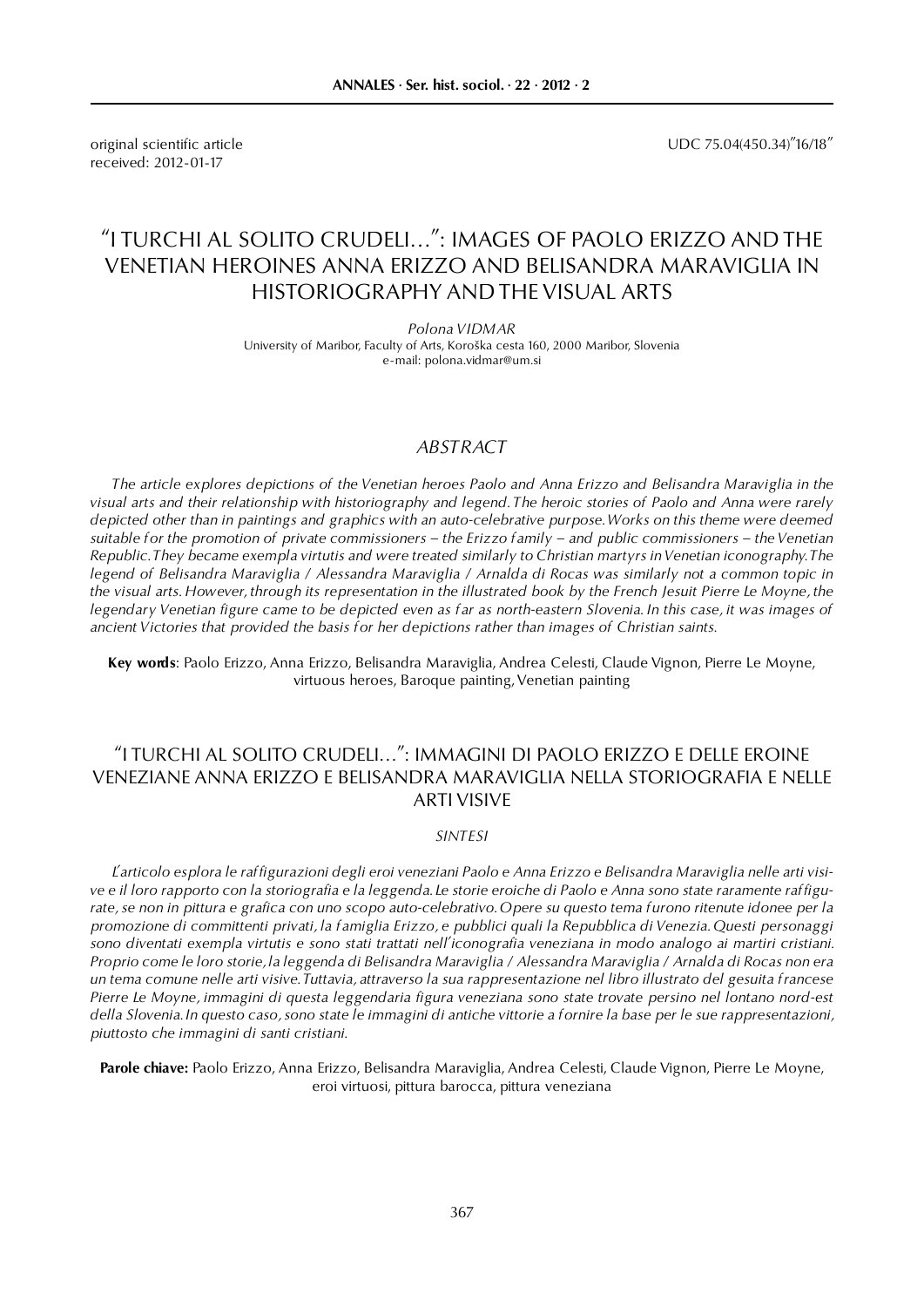#### INTRODUCTION

The Venetian virtuous heroes Paolo and Anna Erizzo did not frequently form a subject for the visual arts. However, they appear in private and public auto-celebrative Venetian artworks serving the familiar function of anti-Ottoman propaganda. Although they have already been the subject of some research (Mantovanelli, 1989, 61–69; Pilo, 2000, 110–115; Fossaluzza, 2008, 176–178), the depictions of Paolo and Anna Erizzo are still to some extent misunderstood and they remain to be published in their entirety. This article is an attempt to correct persistent errors in the understanding of depictions of Paolo Erizzo in works of Venetian public art. The second aim of the article is to present the depictions of the heroic act of Belisandra Maraviglia, which appeared in French and Central European art as a result of the illustrated book La Galerie des Femmes Fortes by the Jesuit Pierre Le Moyne (1602–1671), first published in Paris in 1647 (Le Moyne, 1647). The starting point for the discussion is the impact of historiographic literature and Venetian popular legends on the images of these three virtuous heroes in the visual arts. To understand this impact, a section of the paper addresses the historical context and attempts to distinguish the history from the legends and propaganda. Reference is also made to selected historiographic works as well as works by modern historians in order to explain the issue in the context of Venetian-Ottoman relations.

The symbolic meaning of the three heroes' virtuous act and a vivid description of them is provided by the Venetian historian Pompeo Molmenti in his book La storia di Venezia nella vita privata dalle origini alla caduta della repubblica. In the chapter Il Tipo Estetico dell'Uomo e della Donna ecc., he describes not only famous Venetian beauties, but also women who distinguished themselves with their extraordinary courage and willingness to die (Molmenti, 1879, 1906). The following passage appeared in the English translation of Molmenti's book (1907): "Nevertheless we meet with examples of sublime heroism on the part of Venetian women: their legendary prototype is Anna Erizzo, daughter of Paolo Erizzo, the gallant defender of Negroponte in 1470. She was imprisoned by Mahomet II on the assurance that she would not 'lose her head'; but by a treacherous trick she was instead sawn through the middle, and so, literally, did not lose her head. Posterity desiring, perhaps, to enhance the glory of her sacrifice, invented the legend, unconfirmed by documents or by contemporary historians, that Anna was executed because she had repelled the advances of Mahomet. The story of Belisandra Maraviglia, on the other hand, is confirmed by the admiration of her contemporaries. After vigorously defending the castle of San Teodoro near Canea, she was captured by the Turks and destined for slavery; to save herself from this fate she fired the powder magazine on board the ship, and blew herself, the enemy, and over a thousand Christian slaves into the air. Examples of heroic patriotism such as these throw a halo of glory round the women of Venice, whose stories are often a subject that elicit intermingled pity and admiration (Molmenti, 1907, 170–171).

The English translation is misleading, since in the original text Molmenti stated that it was Paolo Erizzo who had been sawn in half by the treachery of Mehmed II, whereas his daughter Anna was slain by Sultan Mehmed himself (Molmenti, 1906, 527). However, the heroic stories of Paolo and Anna Erizzo and Belisandra Maraviglia have to be seen in the historical context of the Venetian- -Ottoman wars from the 15<sup>th</sup> to the 17<sup>th</sup> century. In the case of Paolo and Anna Erizzo, this refers to the defeat of the Venetian town Negroponte/Chalcis on the island of Euboea in 1470 during the second reign of the sultan Mehmed II (1451–1481). In the case of Belisandra Maraviglia, the context is thought to be the fall of the fortress of St Theodore near Canea on the island of Crete in 1645 during the reign of Sultan Ibrahim (1640–1649), and as will be shown later, the fall of the Venetian town Nicosia on the island of Cyprus in 1570 during the reign of Sultan Selim II (1566–1574). According to the eyewitness' report, cited below, the bailo of Chalcis, Paolo Erizzo, was killed defending his city in the street fighting; however, the emotional impact and the fear brought about by the loss of Chalcis and Euboea stimulated popular fantasy (Gullino, 1993, 196). Various stories about Paolo Erizzo were invented, among them the legend of his martyr's death and the myths surrounding his exceptionally beautiful and virtuous daughter Anna, who preferred to die rather than to become the Sultan's slave. Although Molmenti stated that the existence and the story of Belisandra Maraviglia were confirmed by the admiration of her contemporaries, it will be shown that she is also a product of popular Venetian legend. Both women have much in common, although they are separated by centuries: they were captured by the Ottomans and destined for the harems of the sultans, but due to their decision to die rather than become slaves and lose their virginity, they grew into appropriate symbols of chastity. It is also important to note that both these legends are based on European stereotypes concerning the supposed cruelty and lust of the Ottomans, expressed through depictions of the persons of the sultans themselves.

The heroine Anna Erizzo appears frequently in tragedies and opera librettos from the second half of the  $18<sup>th</sup>$  and first half of the 19<sup>th</sup> century (Gullino, 2000); she was also the topic of some Venetian paintings in the 17<sup>th</sup> and 19<sup>th</sup> century. The same is true for the martyr's death of Anna's father, Paolo; however, there are no depictions of Belisandra Maraviglia's story in theatre-based productions, only in the visual arts.

## **PAOLO AND ANNA ERIZZO – HISTORY AND LEGEND**

The stories of the martyrdom of Paolo Erizzo and the heroic death of his daughter Anna underwent a series of modifications and adaptations in Venetian historiography,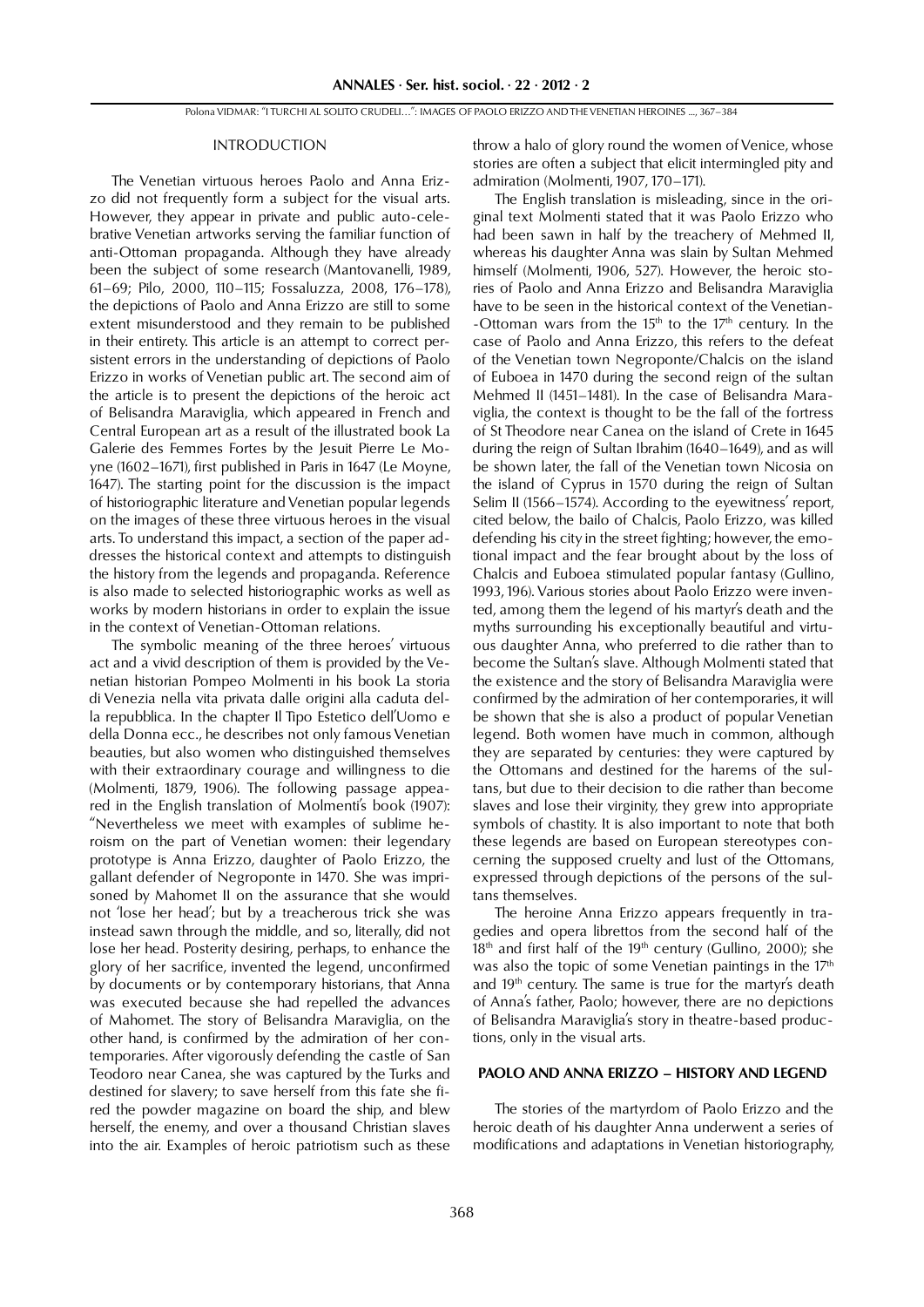of which only a small selection shall be cited here. Paolo and Anna Erizzo's heroic acts took place during the fall of Chalcis, when "Venice suffered almost her worst loss of the entire fifteenth century", since the city had been, after Crete, her chief naval station in the Aegean (Setton, 1978, 303). Paolo Erizzo, born in 1411 in the old Erizzo palace near San Canzian in Venice, was elected bailo ('bailie') of Chalcis in 1468 (Gullino, 1993, 194). Two years later, Sultan Mehmed II attempted to conquer the Venetian island. The Ottoman fleet was under the command of Mahmud Pasha while the land forces were led Mehmed II himself. At the end of June 1470, the Ottoman cannons began battering the city walls while the Ottoman troops scoured the island, killing all Greeks and Latins over fifteen years of age and enslaving all the others (Setton, 1978, 301). The Ottomans began their final attack on the  $11<sup>th</sup>$  of July, entering the city the following morning. The Venetians continued fighting, culminating in a general massacre, and Mehmed II entered the devastated city on the 12th of July. Paolo Erizzo only surrendered after the Ottomans had pledged the safety of those who had taken refuge within the castle walls. The sultan, however, reneged on his promise and ordered their execution. According to the eyewitness Giacomo Rizzardo, Mehmed II "limited himself to slaughtering Paolo Erizzo and washed then his hands and his face in his blood" (Gullino, 1993, 196). Another eyewitness, Giovan Maria Angiolello (1451–ca. 1525) from Vicenza, who survived the fall of Chalcis and became a slave and servitor of sultan Mehmed II, and whose memoirs are referred to as "Historia Turchesca", states that Paolo was killed during the first onslaught, that is in the defence of the part of the town named Bourkos on the 12<sup>th</sup> of July (MacKay, 2006, 29).

As regards the historical authenticity of Anna Erizzo and Paolo Erizzo's martyrdom, it should be stressed that the eyewitnesses Rizzardo and Angiolello make no reference to either the sawing in half of Paolo Erizzo or the existence of his daughter. Although the historian Kenneth Setton quotes both eyewitnesses' reports, the martyrdom of Paolo was still so firmly anchored in historical thought in the second half of the  $20<sup>th</sup>$  century that Setton states as a fact that Erizzo was tied between two boards and sawn in half (Setton, 1978, 302). The same is true for John Julius Norwich who writes: "The Governor, Paolo Erizzo, who had taken refuge in one of the towers, gave himself up only on the condition that he might keep his head; Mehmet, true to his promise, had his body severed at the waist instead." (Norwich, 1988, 351) Setton and Norwich are only two of the historians from the second half of the 20<sup>th</sup> century who were certain of Paolo's martyrdom; others are quoted in Gullino's article (Gullino, 2000).

The first mention of Paolo Erizzo's martyrdom by sawing in historiographic literature is most likely the one in Marcantonio Coccio Sabellico's Historia rerum Venetarum ab urbe condita (Sabellico, 1487/1718, 739). While this manner of death also appears in the Erizzo family chroni-

cle preserved in Marciana (Gullino, 1993, 196), it did not find its way into all 16<sup>th</sup> century historiographic works. We should mention here Francesco Sansovino's book Gl'Annali Turcheschi overo Vite de Principi della Casa Othomana (Sansovino, 1573). Sansovino did not describe the sawing of Paolo Erizzo, but related that all Italian youths were killed, some by impalement and, interestingly, others by sawing in half (Sansovino, 1573, 147). Sansovino also mentions Erizzo's daughter but without using her given name. He described her as a daughter of Paolo Erizzo, young and beautiful, destined for the sultan's harem on account of her beauty, and finally slain because she refused to submit to Mehmed's will (Sansovino, 1573, 147). According to Giuseppe Gullino (Gullino, 2000, 129), the oldest reference to Paolo's daughter is to be found in an anonymous annex to L. Calcondyla's book Origine et rebus gestis Turcorum libri decem..., published in Basel in 1556. In the annex with the title "De Nigroponti captione", the daughter of "Paulus Erico" appears without her given name, but the description of her is similar to the later one by Sansovino as the only daughter of the praetor, a chaste and beautiful virgin, who was brought to the sultan because of her beauty and killed because she didn't submit to the sultan's will (Calcondyla, 1556, 331–332).

An important step in building the Venetian legend of Paolo Erizzo's martyrdom and his daughter's heroic act was most likely taken in the 17<sup>th</sup> century, encouraged by the members of the Erizzo family, who sought to highlight their illustrious members for auto-celebrative purposes. It probably occurred somewhere between 1631 and 1646, when Francesco Erizzo was the doge of Venice (Dumler, 2001, 324–325); however, a more accurate statement about the role of Francesco Erizzo can only be made following further research. In 1647 an extensive description of the heroic acts of Paolo Erizzo and his daughter appears in the book La Galerie des Femmes Fortes by the French Jesuit Pierre Le Moyne (Le Moyne, 1647, 341–348). Le Moyne related the stories of the martyr's death of Paul Erici and the virtuous decision of his chaste daughter, who appears without her given name, but with the epithet "La chaste Venitienne". Relying on an earlier, but not quoted, historiographic book, Le Moyne reported that Mehmed had fallen in love with the captured daughter of Paul Erici and had promised her wealth, offering her "sceptres and crowns". The Jesuit fleshes out Anna's story with her thoughts on suicide and finally with comparisons between her fate and those of early Christian saints, between Mehmed and Nero and between the dangers of the battlefield and those of an amphitheatre (Le Moyne, 1647, 348).

Giovanni Sagredo's Memorie historiche de Monarchi ottomani, which had a significant impact on the European image of the Ottomans in the  $17<sup>th</sup>$  and  $18<sup>th</sup>$  century, is similarly extensive in its description of the stories (Sagredo, 1673, 109–112). Sagredo described Paolo Erizzo as the former bailo of Chalcis, who could have returned safely to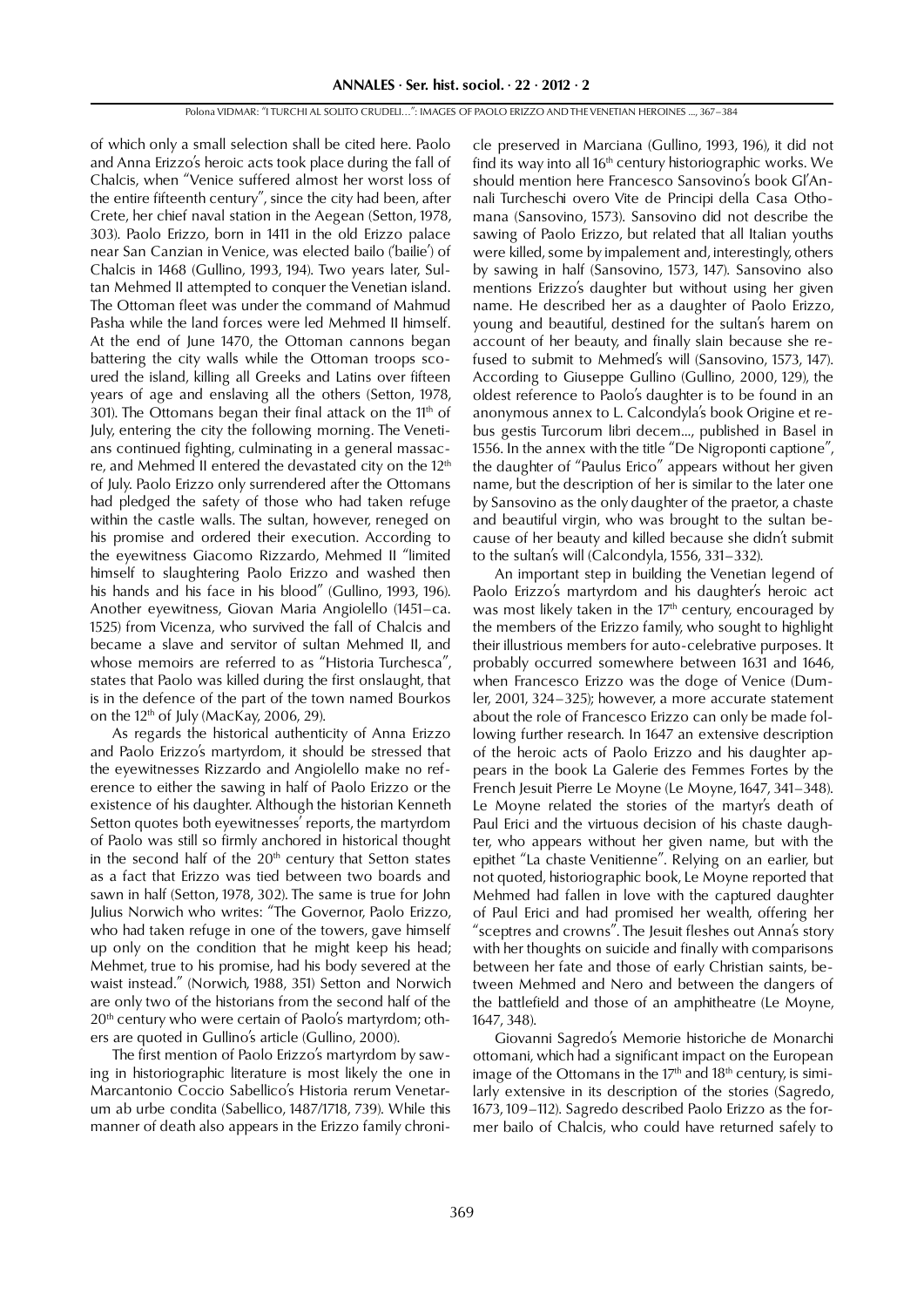Venice but decided to stay in the besieged town in order to prove his courage and seize this opportunity to distinguish himself (Sagredo, 1673, 109). Erizzo roused the defenders with his speeches and his acts. After a long period of fighting, he submitted himself to the victor to save his head. But the Ottomans, "cruel as usual", sawed him into two parts under the pretence that they had promised to save his head but not his bust (Sagredo, 1673, 111–112). Before his death, Paolo Erizzo was loath to leave his beautiful daughter Anna exposed to the lust of the barbarians and asked the janissaries to kill her. They answered that they would not dishonour her but that she would be reserved for the appetites of the Sultan. Confronting him, Anna appears with the face of a victor rather than a slave. She is not prepared to submit even though the sultan has promised her own apartment, sceptres and crowns, rich clothes and gems. With a stroke of his sabre, the sultan releases her innocent soul, which rapidly rises into glory (Sagredo, 1673, 112). It was Sagredo's book that had the strongest impact on the visual arts, but it was also used as a historical source for tragedies and opera librettos (Mantovanelli, 1989, 61–66; Girardi, 2005, 45–50; Filippi, 2005, 51–66). Stefano Carli from Koper/Capodistria should also be counted as part of this group; he found inspiration for his tragedy La Erizia in Sagredo's book (Zilioto, 1948; Ivetic, 1998; Širok, 1999; Gullino, 2000). This outstanding

tale from Venetian history was suggested to him by his elder brother Gian Rinaldo (Zilioto, 1948, 282). Stefano Carli explicitely quoted Giovanni Sagredo as his source (Carli, 1765, 7).

As regards the historical roots of the legend of Anna Erizzo, a recent interpretation by Reinhold Mueller should also be mentioned (Mueller, 2010). Mueller pointed out that some inhabitants of Chalcis survived the massacre of July 1470 – some young boys, who had been brought up as janissaries in the Muslim faith, and women, had been able to escape by paying off their captors and began trickling back to Venice, some of them finding a home in the Venetian monasteries. Mueller describes the story of the elderly Polissena Premarin and the young and beautiful Beatrice Venier, members of the largest noble families resident in Negroponte. In the story of Beatrice Venier, who was about to hang herself by her long blond hair in order to save her virginity "from the military license of the barbarians", but was led by the miraculous intervention of the Virgin Mary to a Venetian ship, Mueller assumes a vague and tenuous connection to the story of Anna (the supposedly beautiful daughter of Paolo Erizzo). Polissena Premarin and Beatrice Venier had probably taken a vow that they would lead a life of chastity as nuns if they were saved from death and, with other survivors, they founded the San Sepolcro convent for the Observant Franciscan



*Fig. 1: Andrea Celesti: Martyrdom of Paolo Erizzo, private collection (Pilo, 2000, 110). Sl. 1: Andrea Celesti: Mučeništvo Paola Erizza, zasebna zbirka (Pilo, 2000, 110).*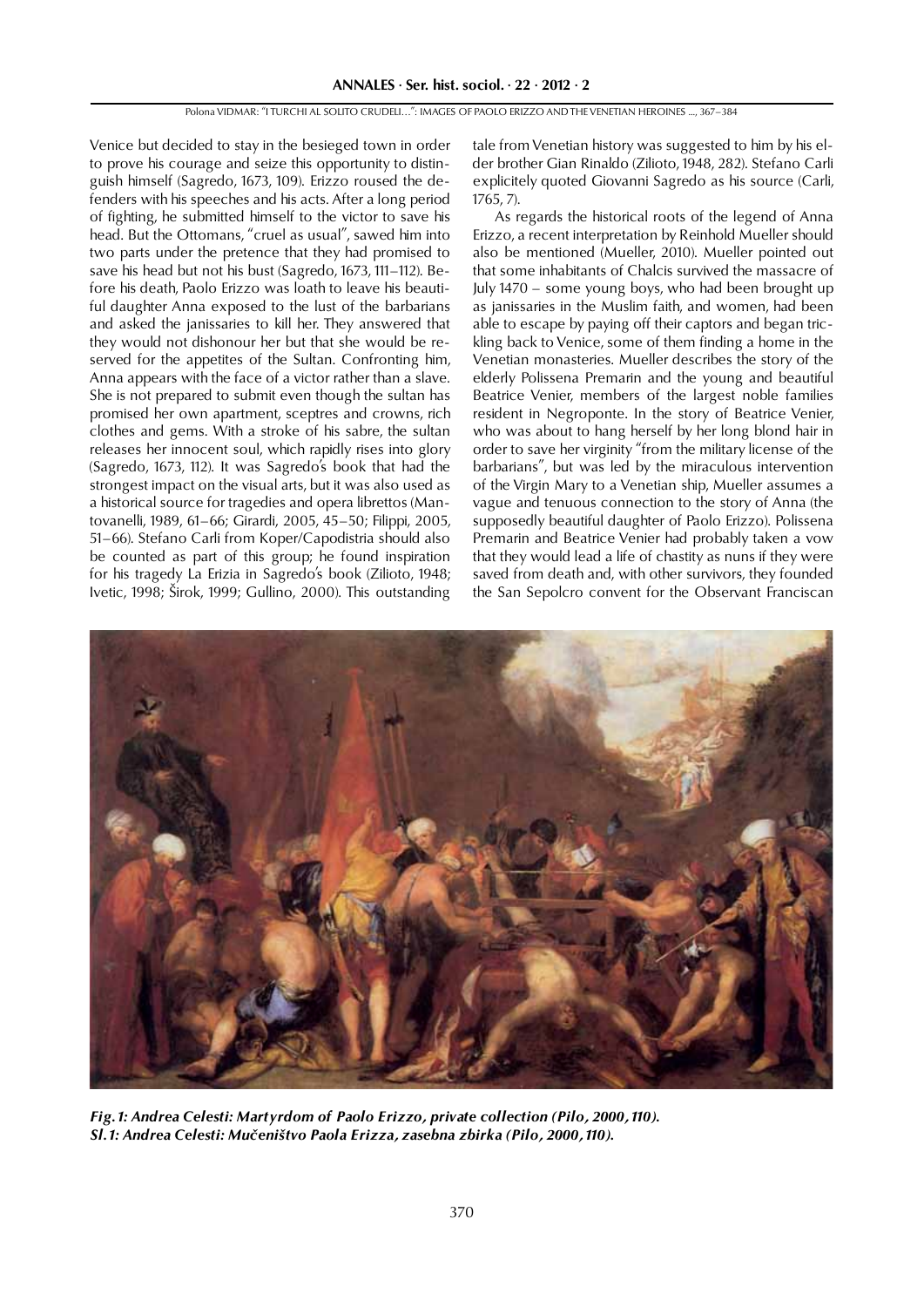Third Order in Venice, where they performed many miracles. Their beatification was recorded by the Franciscan hagiographers (Mueller, 2010). Although Mueller was sure of Beatrice's family name (Venier), it should be stated that Bettinelli referred to Beatrice as a member of the Renier family (Bettinelli, 1780, 127, 132).

On the other hand, a certain Anna Erizzo from Negroponte is to be found in the list of women in the harem of Mehmed II, but with no indication that she was the daughter of Paolo Erizzo (Alderson, 1956). As Gian Giuseppe Filippi pointed out, we cannot be certain that the girl was Paolo's daughter or even from the same family, since it was common for servants to take the name of the patrician of the house in which they were employed (Filippi, 2005, 59).

A full discussion of the historical roots of the legend of Anna Erizzo must be left for further research but it can be stated that in popular legend Anna Erizzo stands as, "a woman, who chose to be a martyr" (Mueller, 2010) and who became a "heroine of Venice and of Christianity" (Mueller, 2010) as well as a symbol of "feminine purity, religious constancy and catholic virtue" (Gullino, 2000, 129).

## **PAOLO AND ANNA ERIZZO IN THE VISUAL ARTS**

In the late 17<sup>th</sup> century, the painter Andrea Celesti (1637–1712) obtained a commission from a member of the

Erizzo family to execute an iconographical programme glorifying the 15<sup>th</sup> century heroes of the Erizzo family, with the purpose of depicting the Venetian triumphs based on their heroic acts as well as illustrating the contemporary role of the family members (Fossaluzza, 2008, 177). The artworks were commissioned for the Erizzo alla Maddalena palace, which came into family possession through the marriage of Giacomo Erizzo to Cecilia Molin in 1650 (Tassini, 1863, 251; Bordignon Favero, 1988, 22). The 1714 inventory of the palace by the painter Agostino Litterini, compiled soon after the death of Giacomo's son Battista Erizzo (1655–1712), and the descriptions of the palace from the 19<sup>th</sup> and early  $20<sup>th</sup>$  century, have provided us with information about the paintings in the room designated "portelo" or "sala del primo ordine" ('main hall') in the Erizzo palace (Fossaluzza, 2008, 177). The room was equipped with two large pendant paintings (brazzi 12 per  $6 =$ ca. 300 x 600 cm) by Andrea Celesti, depicting the Martyrdom of Paolo Erizzo whose body was sawn in half and Mehmed II who sentenced Anna Erizzo to death; above the second one hung the painting Apotheosis of Paolo Erizzo and his daughter Anna with Religion who points to Venice, also by Celesti. Agostino Litterini attributed the personifications of Justice and Peace and the lifesize portraits of Anna Erizzo and of Paolo Erizzo dressed as bailo whom a child offers laurels to the same painter. The last painting, whose author is not specified in the descriptions,



*Fig. 2: Andrea Celesti: Death of Anna Erizzo, private collection (Pilo, 2000, 110). Sl. 2: Andrea Celesti: Smrt Anne Erizzo, zasebna zbirka (Pilo, 2000, 110).*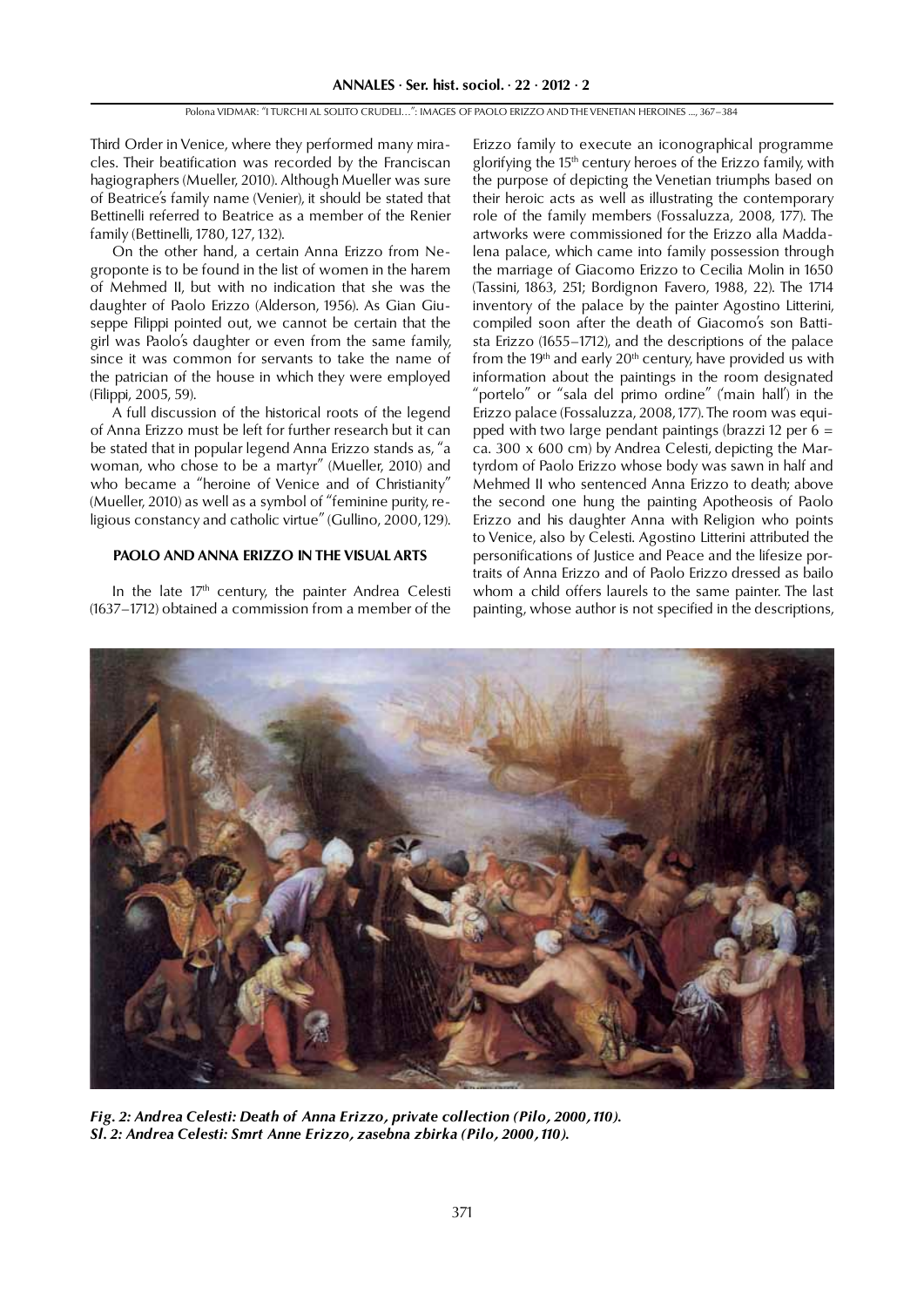depicted Niccolò Erizzo during the conquest of Navarino in 1686 (Fossaluzza, 2008, 178). Unfortunately, all the mentioned paintings are lost or at least have not been identified among preserved Venetian paintings. In 1926, both large paintings were still in their original position in the main hall of the Erizzo palace (Pilo, 2000, 113; Fossaluzza, 2008, 211), but in 1954 they were already missing or lost (Mucchi – Della Croce, 1954, 86).

Two paintings by Andrea Celesti depicting The martyrdom of Paolo Erizzo and The death of Anna Erizzo, which are smaller (110 – 180 cm) and preserved in a private collection in Mirano, are regarded differently as the bozzetti for the missing large paintings (Mucchi – Della Croce, 1954, 86; Pilo, 2000, 113) or the finished paintings (Mantovanelli, 1989, 63). They were used as sopraporte ('overdoors') in one of the rooms of the same Palazzo Erizzo alla Maddalena in Venice (Mantovanelli, 1989, 63; Pilo, 2000, 113; Fossaluzza, 2000, 211). According to Pilo, the bozzetti and the large paintings for the hall were commissioned by Battista Erizzo and executed in the early 1680s (Pilo, 2000, 113–114). Fossaluzza proposes a date between 1679 and 1695 (Fossaluzza, 2008, 179), because of the chronological connection of the paintings with Celesti's drawing for a ceiling in the Erizzo palace (Fossaluzza, 2008, 178), which will be discussed below.

As has already been established, Celesti's sopraportas depicting The martyrdom of Paolo Erizzo and The death of Anna Erizzo were inspired by the text in Sagredo's book Memorie istoriche de Monarchi ottomani (Mantovanelli, 1989, 62; Pilo, 2000, 113). Celesti's multi-figured compositions have a strong narrative and dramatic, almost theatrical approach. Paolo Erizzo's old naked body is fastened on a wooden table in a cross-shaped position; his facial features are distorted in pain. While a group of Ottomans are performing the execution, others are watching or talking. In the left-hand corner a group of Christian slaves is sitting on the floor, turning their heads away from the terrible sight. Sultan Mehmed, sitting on a throne high above the crowd, indicates the central action with his left hand. In the background we can see dead bodies lying on the shore, the consequences of battle. Three smaller figures connect the scene in the foreground with the background, one of them probably Anna Erizzo herself. The martyrdom scene strongly resembles the contemporary depictions of the martyrdoms of the Christian saints.

In the painting of Anna Erizzo, the sultan Mehmed is shown in an active role. He has just raised his sabre in order to kill Anna. Both are placed in the middle of the composition. Anna, pale-skinned and blond-haired, is approaching the sultan with such energy that two extremely muscular men are barely able to restrain her. The scene is rich in narrative detail: a Venetian beauty is crying to the right; a young women, very similar to a Christian saint, is potrayed dying by the sabre of an Ottoman; a weapon is lying on the floor; the Ottomans appear in their colourful costumes and turbans; there is an Ottoman fleet in the background and magnificent horses to the left. The paintings are also based on Sagredo's book,



*Fig. 3: Andrea Celesti: Paolo Erizzo abandons the ruins of the fortress of Negroponte, Martyrdom of Paolo Erizzo, Paolo Erizzo in front of Mehmed II who senteced him to death, Paris, Musée des Beaux-Arts (Fossaluzza, 2008, 177).*

*Sl. 3: Andrea Celesti: Paolo Erizzo zapušča ruševine trdnjave Negroponte, Mučeništvo Paola Erizza, Paolo Erizzo pred Mehmedom II., ki ga obsodi na smrt, Pariz, Musée des Beaux-Arts (Fossaluzza, 2008, 177).*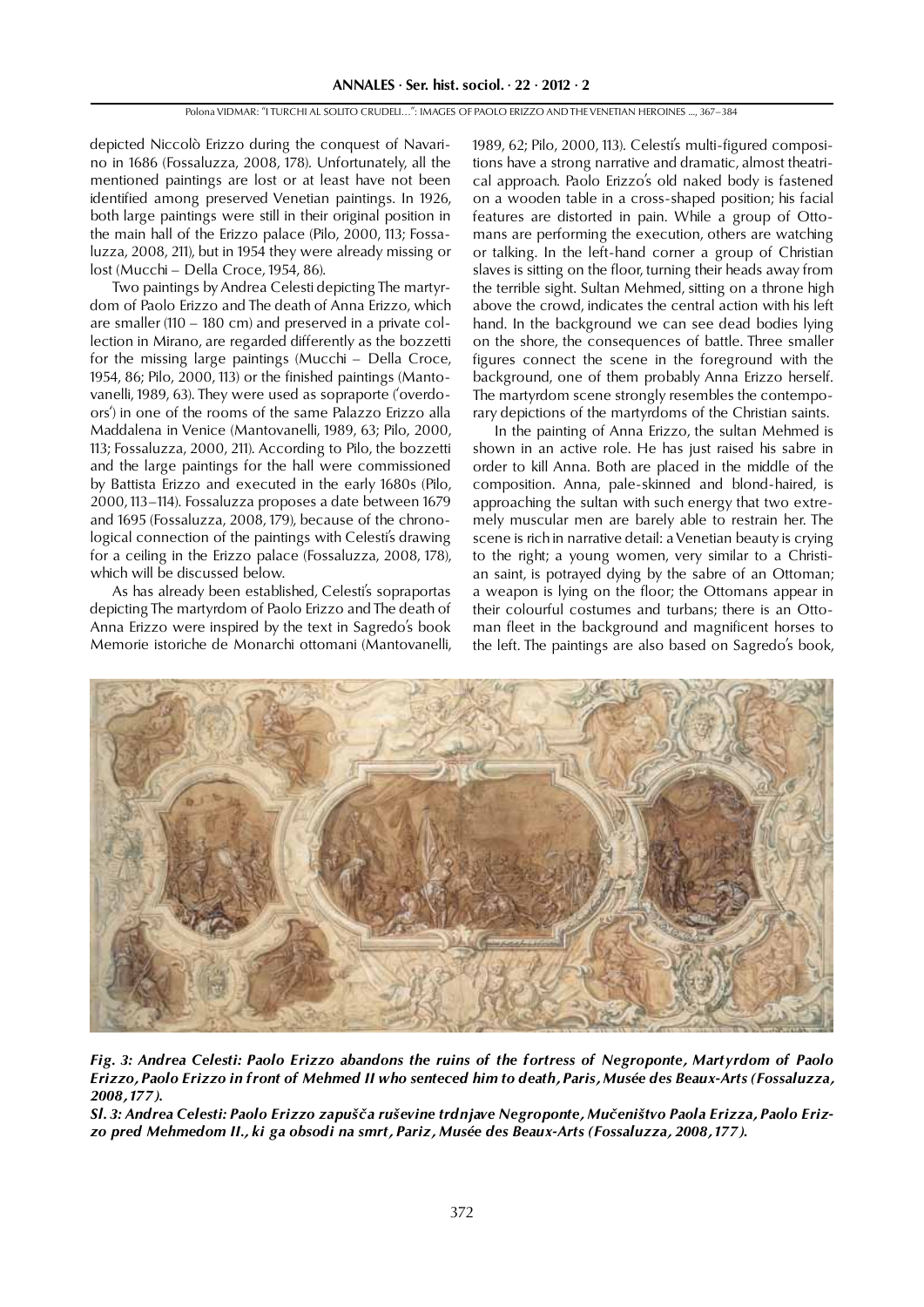as we can see from a young man with a high yellow headdress, who hurries to the sultan and Anna, bearing heaps of jewels, a sceptre and a crown.

Andrea Celesti also produced a drawing that featured scenes from the story of Paolo Erizzo, which were to be painted on the ceiling of a room in the Erizzo palace; however, the exact location or even the existence of the ceiling painting is not certain (Fossaluzza, 2008, 177). While George Knox mistakenly alleged that the ceiling painting or the preparatory drawing had been ordered by Nicolo Erizzo, son of Francesco, grandson of Nicola and Ambassador in Rome and Paris (Knox, 1989, 80–81), Giorgio Fossaluzza correctly concluded that the client had really belonged to the branch of the dynasty that owned the Erizzo alla Maddalena palace. In Fossaluzzi's opinion, this could have been Giacomo Erizzo, his sons Battista and Marcantonio or his grandsons Giusto Antonio and Marcantonio (Fosaluzza, 2008, 176, 211). The drawing (371 x 732 mm) is preserved in the Musée des Beaux Arts in Paris (Knox, 1989, 80–81). The ceiling was planned to be carried out in stucco but was possibly instead realised in a wood carving with inserted canvas paintings in the place of frescos (Fossaluzza, 2008, 176). In the centre of the elaborate drawing is the Martyrdom of Paolo Erizzo; to the left Paolo Erizzo abandons the ruins of the fortress

and to the right Paolo Erizzo in front of Sultan Mehmed II who sentences him to death. All three main images depict the story of Paolo and are based on the short passage in Sagredo's book: "L'Erizo doppo hauer difeso per quanto gli fù permesso il di fuori, & il di dentro della Piazza, si fece forte sostenendo per qualche spatio di tempo le rouine della Città. Mà mancata la monitione da viuere, e da Guerra si rese al vincitore salua la testa. I Turchi al solito crudeli, secatolo per lo mezzo, pretesero d' hauer promesso di perdonare alla testa, mà non al busto." (Sagredo, 1673, 111–112). To the left, the armoured Paolo Erizzo steps proudly from the ruins of the fortress towards the fighting Ottomans. The streets of Negroponte are covered in dead bodies, probably also illustrating Sagredo, who describes extensively the 'cruelty of the inexorable Barbarian' after the fall of Negroponte (Sagredo, 1673, 112). In the scene on the right, the still armoured but chained Paolo Erizzo stands in front of Mehmed, who is sitting in an elaborate tent. The artist was familiar with the contemporary attire of bailos, since Paolo Erizzo wears the same kind of headdress as those in which Venetian bailos to Constantinople were portrayed; for example, Giovanni Emo by Pietro Umberti in Museo Correr in Venice (Koch, 1996, 345). The central scene depicting Paolo's martyrdom corresponds exactly to the previously mentioned sopra-



*Fig. 4: Antonio Guardi: Martyrdom of Paolo Erizzo, Collection Vittorio Cini (Morassi, 1975, 96). Sl. 4: Antonio Guardi: Mučeništvo Paola Erizza, Zbirka Vittorio Cini (Morassi, 1975, 96).*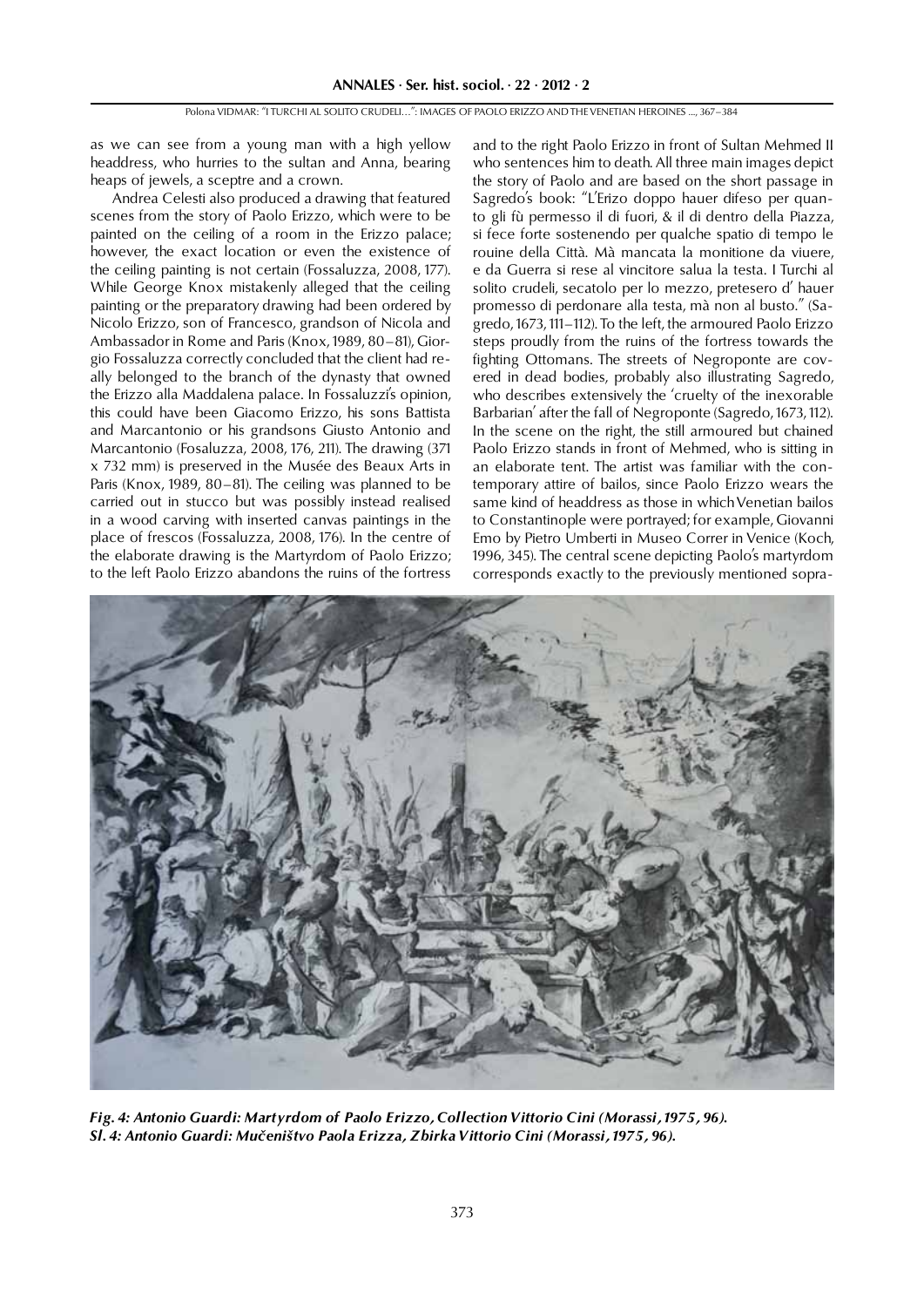Polona VIDMAR: "I TURCHI AL SOLITO CRUDELI…": IMAGES OF PAOLO ERIZZO AND THE VENETIAN HEROINES ..., 367–384



*Fig. 5: Antonio Guardi: Death of Anna Erizzo, Collection Vittorio Cini (Morassi, 1975, 99). Sl. 5: Antonio Guardi: Smrt Anne Erizzo, Zbirka Vittorio Cini (Morassi, 1975, 99).*



*Fig. 6: Francesco Montemezzano: Martyrdom of Armario Albano (later interpreted as Martyrdom of Paolo Erizzo), Hall of the Great Council, Palazzo Ducale, Venice (Mantovanelli, 1989, 69). Sl. 6: Francesco Montemezzano: Mučeništvo Armaria Albana (kasneje interpretirano kot Mučeništvo Paola Erizza), Dvorana Velikega sveta, Doževa palača, Benetke (Mantovanelli, 1989, 69).*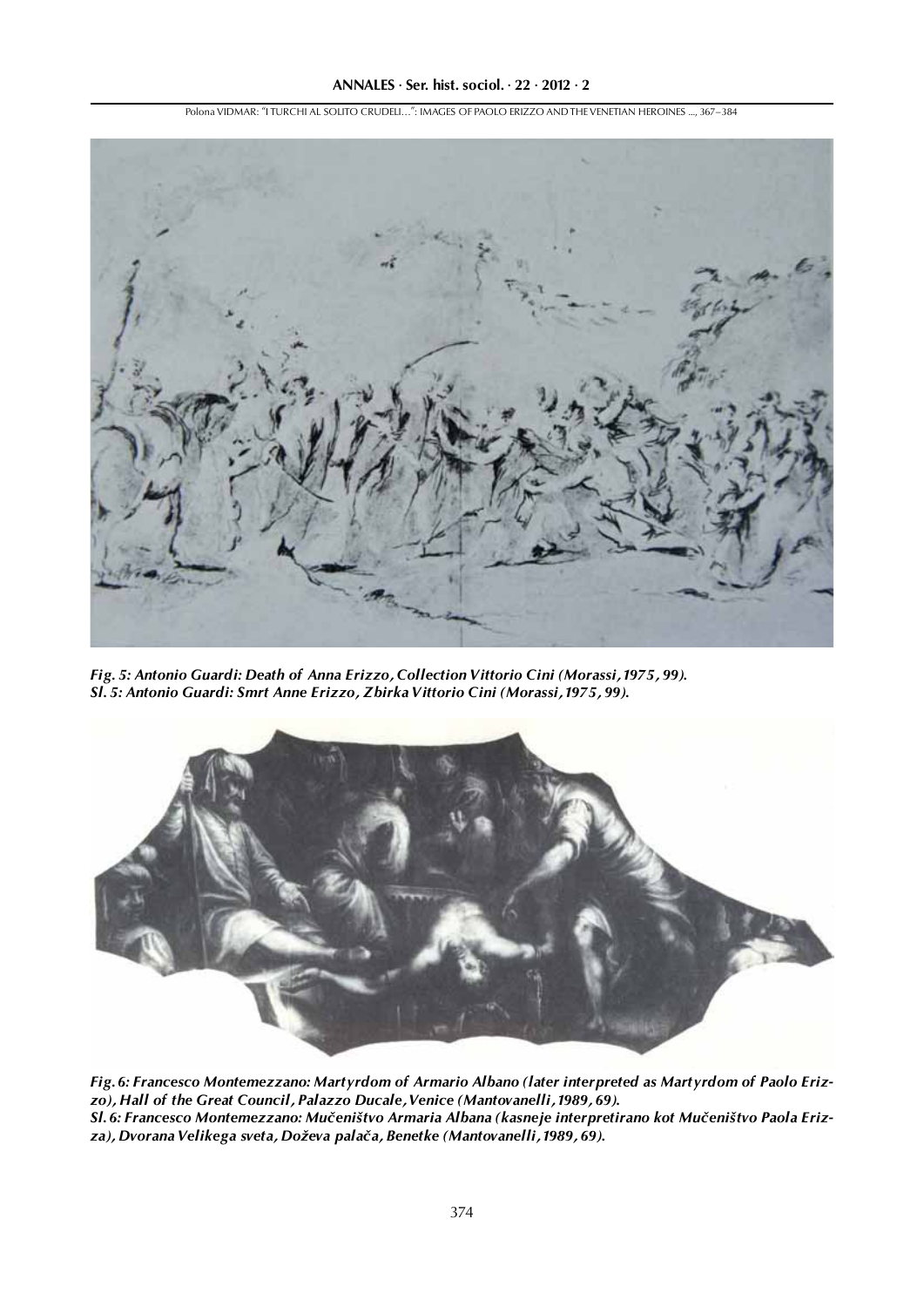porta and the lost large painting of his martyrdom in the hall of the Erizzo palace. As Giorgio Fossaluzza pointed out, there is a question as to whether the same composition of the martyrdom appeared three times and in three different rooms of the Erizzo palace, or the central scene of the ceiling was abandoned, appearing instead in the large-dimensioned painting in the hall (Fossaluzza, 2008, 177) and additionally on the sopraporta. The three scenes from the story of Paolo Erizzo on the ceiling drawing are surrounded by eight personifications of virtues, of which six are identified by inscriptions: in the upper section History ('Storia'), a virtue without inscription, Celebrity who scribes the name of Paolo Erizzo ('Celebrità che scrive il nome di Paolo Erizzo') and Fame ('Fama'), in the lower section Fidelity ('Fedeltà'), another virtue without inscription, Love for the Fatherland ('Amore per la Patria') and Courage in martyrdom ('Coraggio nel martirio'). Above the main scene two puttos are bringing the crown and palm of martyrdom to Paolo Erizzo and beneath the main scene two puttos are holding the Erizzo coat of arms, surrounded by war trophies and flags.

Celesti's paintings in the Erizzo Palace are likely to have been the inspiration of two drawings by Antonio Guardi (1699–1760) depicting the martyrdom of Paolo Erizzo and the death of Anna Erizzo (Morassi, 1975, ill. 96 and 120; Fossaluzza, 2008, 210). Perhaps slightly less plausibly, the first may have been inspired by the drawing of Andrea Celesti for the ceiling in the same palace (Knox, 1989, 80). In the martyrdom scene, Guardi alters the poses and positions of the figures only slightly, but strengthens the composition with a more familiar arrangement of the Ottoman banner and weapon. The dark red fabric behind the sitting sultan, which forms part of a tent or a baldachin in Celesti's painting, is transformed by Guardi into a curtain, which makes sense only in a theatre setting. The drawing of the death of Anna Erizzo is executed rather less elaborately, but here Guardi also copies all the main features of Celesti's composition.

Apart from the paintings produced for a private commissioner from the Erizzo family, it is interesting that these images were supposed to be painted on the ceiling in one of the most prominent assembly rooms in Venice –



*Fig. 7: Andrea Zucchi – Silvestro Manaigo: Martyrdom of Paolo Erizzo (Mantovanelli, 1989, 69). Sl. 7: Andrea Zucchi – Silvestro Manaigo: Mučeništvo Paola Erizza (Mantovanelli, 1989, 69).*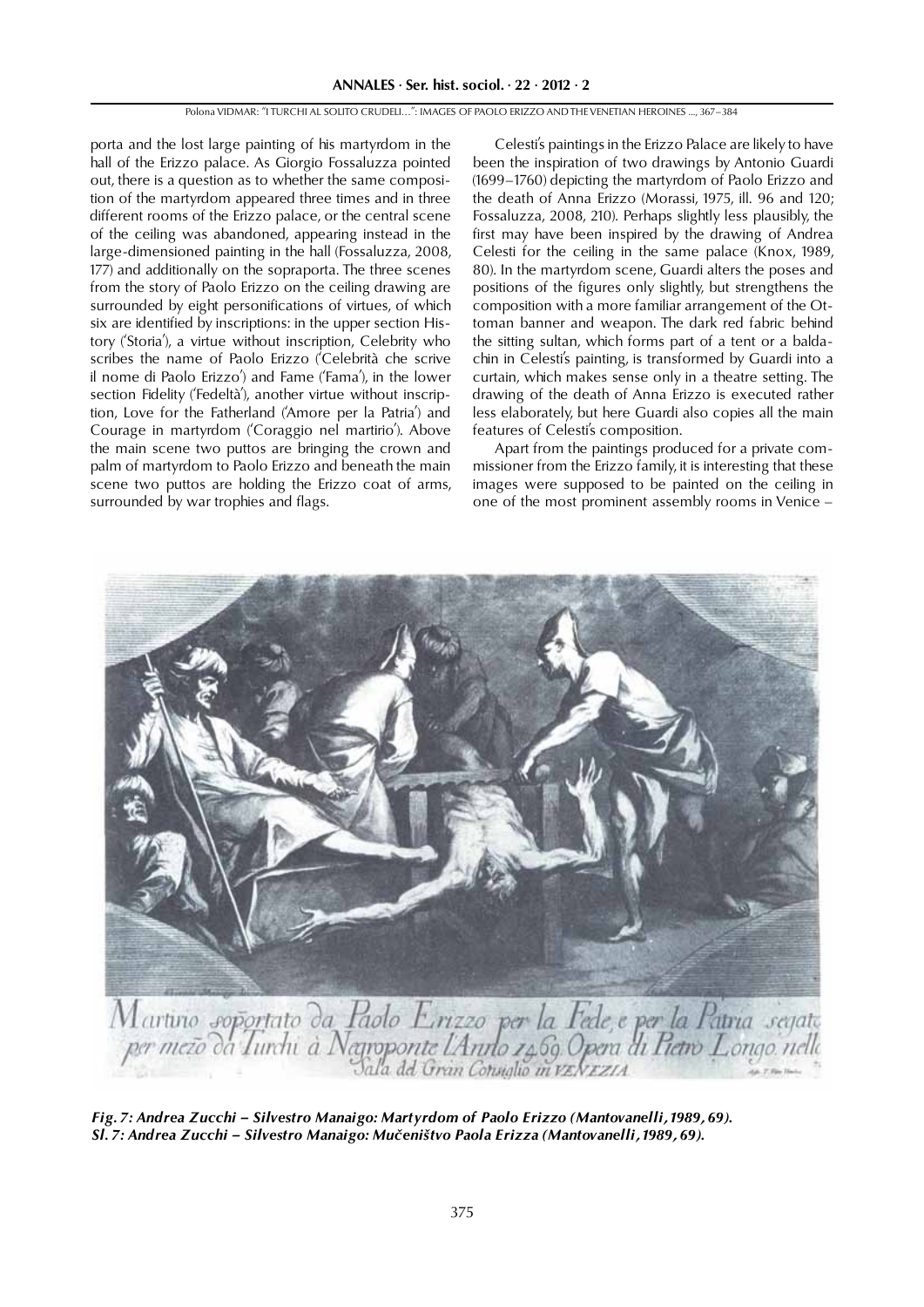in Sala del Maggior Consiglio ('Hall of the Great Council') in Palazzo Ducale. After the fire in 1577 the flat ceiling of the hall was constructed with gilded cornices sculpted in high relief, which framed a series of paintings. The canvases were dedicated to the glorification of Venice, in remembrance of the numerous military undertakings in the East or on the mainland by Venetian ground troops. A series of monochrome paintings depicts uomini illustri from Venetian history. One of them, portraying the martyrdom of a man who is being sawn in half by the Ottomans, has been recently interpreted as the martyrdom of Paolo Erizzo by Marina Stefani Mantovanelli, Giovanni Pilo, Giuseppe Gullino and Gian Giuseppe Filippi (Mantovanelli, 1989, 64; Pilo, 2000, 114; Gullino, 2000, 128; Filippi, 2005, 59). However, all of these authors have overlooked the Venetian manuscripts from the second half of the 16<sup>th</sup> century published by Wolfgang Wolters (Wolters, 1983), describing the iconographical program of the ceiling paintings in Palazzo Ducale. From these manuscripts it is clear that the painter Francesco Montemezzano (towards 1550 – after 1600), a pupil of Paolo Veronese, actually painted Armario Albano, captain of a Venetian galley who was captured by the army of Sultan Bayezid in 1499, taken to Constantinople and sawn in half (Wolters, 1983, 315). The same theme can be found in Francesco Sansovino's detailed description of the ceiling paintings, published in Giustiniano Martinioni's Venezia città nobilissima e singolare from 1663: "Monte Mezzano figurò l'essempio di Costanza, e di Religione dimostrato da Albano Armario..." (Sansovino – Martinioni, 1663, I., 358).

Only later, after the legend of Paolo Erizzo's martyrdom was developed in historiographic works and through the Erizzo family endeavours, was the depiction of Armario Albano reinterpreted as the depiction of Paolo Erizzo. This most likely took place before Andrea Celesti executed the paintings for the Erizzo family, since there are similarities in his and Montemezzano's compositions of Paolo's martyrdom. At the latest, the reinterpretation took place in the first decades of the 18<sup>th</sup> century. A copper engraving by Andrea Zucchi (1679–1740) and Silvestro Manaigo (1670–1734), based on the mentioned painting in the Hall of the Great Council, bears the inscription "Martirio sop(p)ortato da Paolo Erizzo per la Fede e per la Patria segato per mez(z)o da Turchi à Negroponte l'Anno 1469. Opera di Pietro Longo nella Sala del Gran Consiglio in VENEZIA". The inscription is misleading not only in terms of the painting's theme but also regarding the painter, as it mentions Pietro Longo instead of Francesco Montemezzano. According to Mantovanelli (Mantovanelli, 1989, 64) and Pilo (Pilo,  $2000$ , 114) a lithography based on the same painting in Palazzo Ducale, executed by the graphic artist Paolo Bergnani and the lithographer Filippini, was published in the tragedy Anna Erizzo by Francesco Gambara in 1832. However it could not be verified since in the Aus-



*Fig. 8: Anonymous lithographer: Martyrdom of Paolo Erizzo (Litta, 1819–1883). Sl. 8: Anonimni litograf: Mučeništvo Paola Erizza (Litta, 1819–1883).*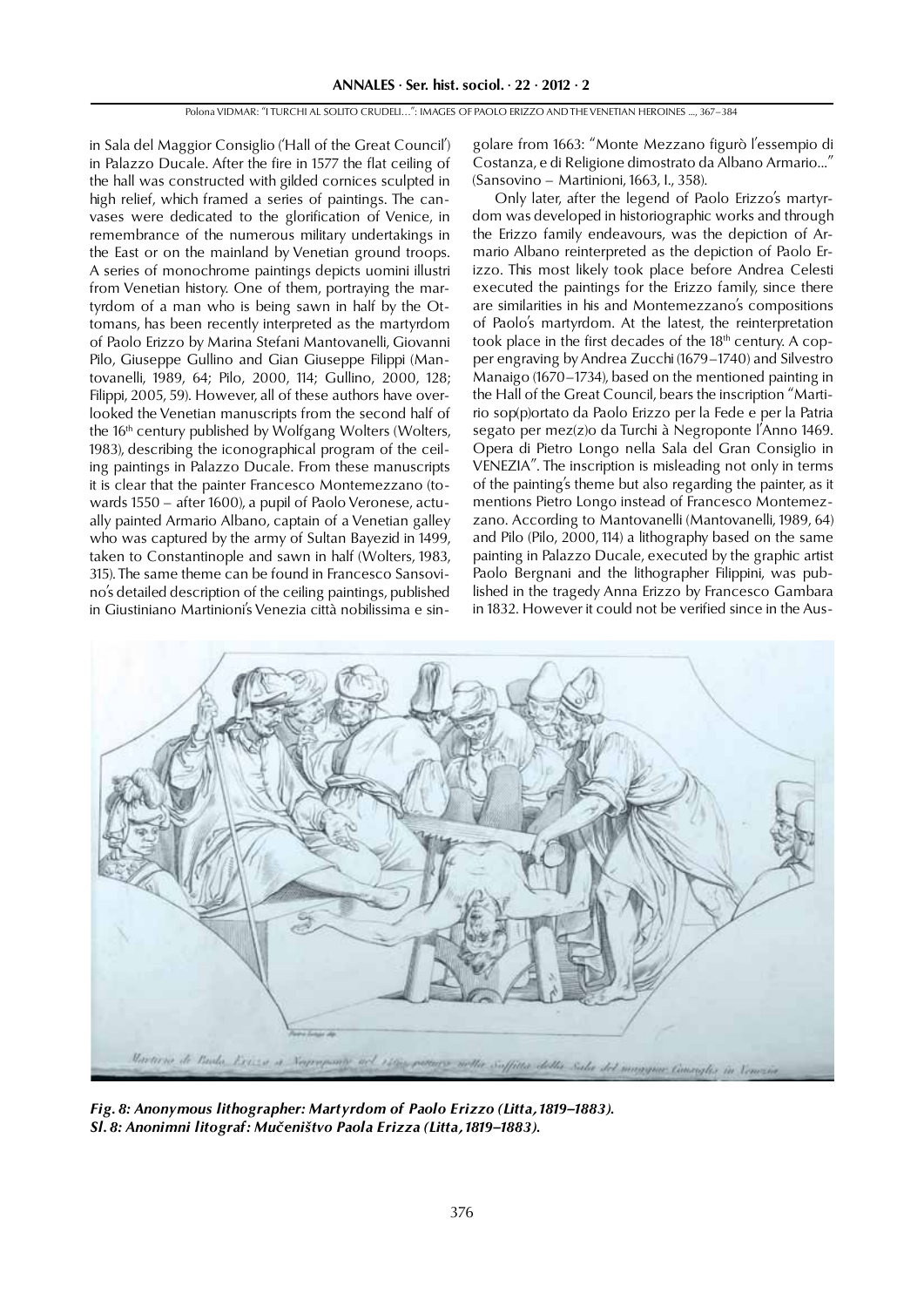trian National Library and the Biblioteca statale di Cremona copies, the lithography has regretfully been torn out of the book (Gambara, 1832).<sup>1</sup> An unknown lithographer used Montemezzano's painting and Zucchi – Manaigo's engraving for his depiction of Paolo's martyrdom, which was published in Pompeo Litta's work Famiglie celebri Italiane (1819–1883). The lithography simplifies the depicted figures, but preserves all the essential components of the narration. In contrast to the previous compositions, the author depicts a vivid conversation between the main protagonists – Mehmed II and Paolo Erizzo. In the bottom left we can see the signature Pietro Longo dip. and under the lithography the inscription: "Martirio di Paolo Erizzo a Negroponte nel 1469 nella Soffita della Sala del maggior Consiglio in Venezia". Francesco Montemezzano's painting and Zucchi-Manaigo's engraving were also visual sources for Giovanni Grevembroch's (1731–1807) drawing with watercolours "Paolo Erizzo martire" in the fifth volume of his Gli abiti de Veneziani di quasi ogni età con diligenza raccolti e dipinti nel secolo XVIII (Venezia, Biblioteca del Museo Correr, mss. Gradenigo-Dolfin 49, V, tav. 46; Grevembroch, 1981). In the drawing, Grevembroch copies only the central part of the composition with Paolo and three Ottomans performing the execution. Even the sultan is not present. The poises, garments and the facial expressions of the protagonists are an almost exact copy of the Zucchi-Manaigo engraving. Under the drawing is the inscription: "PAOLO ERIZZO. Dopo sostenuti li Bailazzi di Cipro, e di Tripoli si rese valoroso nel difendere Negroponte, e nel morire in servizzio della Fede, e della Patria segato da Turchi, dove Anna di lui Figlia con costanza Cristiana sostenne pure il martirio l'anno MCCCCLXX." It is interesting to note the differences in the inscriptions of the lithography published by Litta and the Grevembroch's drawing. Whereas the first mentions the location of the original painting, the second is concerned about the virtuous story of Paolo and his daughter. The motive for the second inscription was probably the attitude of the commissioner of Grevembroch's drawings, since it is known that the commissioner, the Venetian patrician Pietro Gradenigo, was very interested in his fatherland's history (Concina, 2006, 182).

Occasionally, new compositions of the topic were created in 19<sup>th</sup> century painting, probably stimulated by operatic performances. A highly emotional and theatrical contribution was made by the painter Cherubino Cornienti (1816–1860) with his 1842 depiction of the last farewell of Paolo to his daughter ("L'ultimo addio di Paolo Erizzo alla figlia nel momento in cui viene tratto al suplizio. Raccomanda alla medesima il di lei onore, quello della patria e del padre") (Sartori, Zatti, 1996, 41–42). Cornienti competed for the painting award of the Accademia in Venice with this work, but without success. Almost four



*Fig. 9: Giovanni Grevembroch: Paolo Erizzo martyr (Venezia, Biblioteca del Museo Correr, mss. Gradenigo-Dolfin 49, V, ill. 46).*

*Sl. 9: Giovanni Grevembroch: Mučenik Paolo Erizzo (Benetke, Biblioteca del Museo Correr, mss. Gradenigo-Dolfin 49, V, sl. 46).*

centuries after the purported martyrdom, Cornienti selected this theme with the explanation: "un fatto di storia veneta e dei più toccanti per virtù virile e pietà d'affetti" (Sartori, Zatti, 1996, 41). The figural composition is placed on a staircase, with a kneeling Anna and a heroic, naked Paolo – who has been robbed of his armour and shirt – in the centre. The composition strongly resembles a stage scene. The role of sultan Mehmed II is diminished in comparison with Celesti's works; he is standing at the extreme right of the composition and pointing towards the raised podium where the three Ottoman executioners are preparing their tools. Two janissaries in the foreground seem to be overcome by emotion and pity for the daughter; one is holding an unconscious Anna in his arms while the second is pointing to his heart. Both are looking at Me-

<sup>1</sup> A copy of Gambara's book is also preserved in the Civico museo biblioteca dell'attore del Teatro stabile di Genova, but it was not possible for me to consult it since the library staff unfortunately did not reply to my request.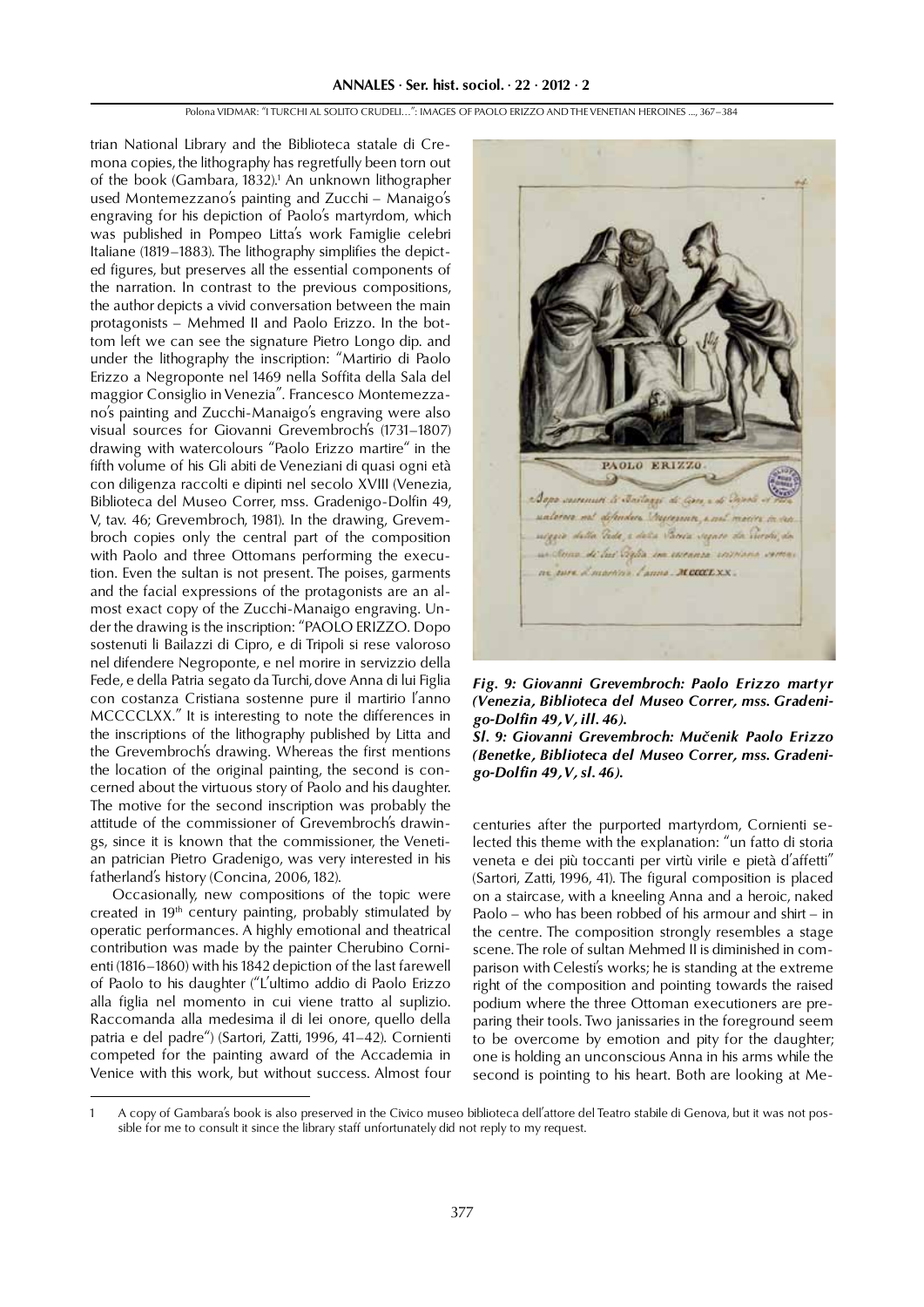

Polona VIDMAR: "I TURCHI AL SOLITO CRUDELI…": IMAGES OF PAOLO ERIZZO AND THE VENETIAN HEROINES ..., 367–384

*Fig. 10: Cherubino Cornienti: L'ultimo addio di Paolo Erizzo alla figlia nel momento in cui viene tratto al supplizio. Raccomanda alla medesima il di lei onore, quello della patria e del padre, bozzetto, Pavia, Musei Civici (Sartori, Zatti, 1996, 40).*

*Sl. 10: Cherubino Cornienti: Paolo Erizzo se zadnjič poslovi od hčere, preden odide v mučeniško smrt. Priporoči ji čast do sebe, domovine in očeta, bozzetto, Pavia, Musei Civici (Sartori, Zatti, 1996, 40).*

hmed with disapproval. Cornienti's bozzetto for the painting makes no reference to the relationship between the sultan and his janissaries, also executed in oil on canvas and preserved in the Musei Civici in Pavia (Sartori, Zatti, 1996, 40). Apart from this emphasis on emotional content, there are only a few differences between the bozzetto and the finished painting, mostly in terms of background scenery and costumes. In both pictures, the painter has accentuated the main protagonists of the touching Venetian legend, placing them in the centre of the composition and bathing them in strong natural light.

Almost two decades later, the Lombard painter Tranquilo Cremona chose the same topic for his painting "Maometto II che indignato della resistenza di Anna Erizzo alle sue voglie è sul punto di reciderle il capo". Cremona's painting was exhibited in 1860 in Accademia di Brera in Milano, but since then its location has been unknown and no reproduction of the painting exists (Bossaglia, 1994, 95).

# **BELISANDRA MARAVIGLIA – HISTORY AND LEGEND**

As Pompeo Molmenti, quoted in the introduction, was perfectly correct in mentioning the legendary existence of Anna Erizzo, one might expect that he was also right in confirming the actual existence of Belisandra Maraviglia, who was supposed to be admired by her contemporaries. However, this heroine – an example of heroic patriotism – who "... fired the powder magazine on board the ship, and blew herself, the enemy, and over a thousand Christian slaves into the air," (Molmenti, 1907, 170) also existed only in Venetian legends.

Molmenti claimed that Belisandra Maraviglia was captured by the Ottomans and destined to slavery after the fall of the castle of San Teodoro near Canea (Molmenti, 1907, 170), which fell to the Ottomans in the summer of 1645 during the Ottoman offensive on Crete. "The island fortress of St Theodore fell to them, though only after its commander, Biagio Zuliani, seeing that further resi-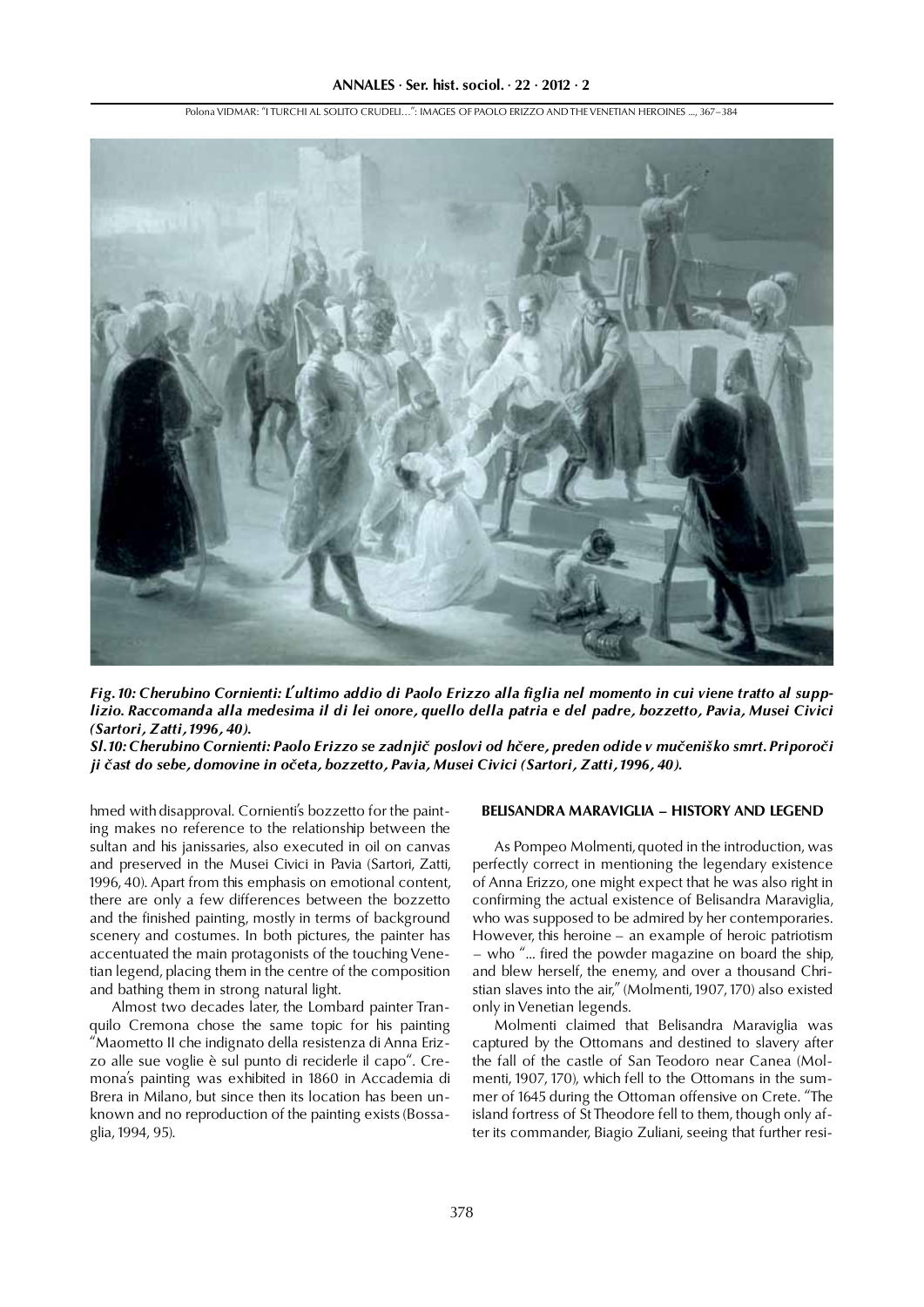Polona VIDMAR: "I TURCHI AL SOLITO CRUDELI…": IMAGES OF PAOLO ERIZZO AND THE VENETIAN HEROINES ..., 367–384



*Fig. 11: Cherubino Cornienti: L'ultimo addio di Paolo Erizzo alla figlia nel momento in cui viene tratto al supplizio. Raccomanda alla medesima il di lei onore, quello della patria e del padre, private collection (Sartori, Zatti, 1996, 41).*

*Sl. 11: Cherubino Cornienti: Paolo Erizzo se zadnjič poslovi od hčere, preden odide v mučeniško smrt. Priporoči ji čast do sebe, domovine in očeta, zasebna zbirka (Sartori, Zatti, 1996, 41).*

stance was hopeless, waited until it was overrun and then set light to the powder magazine, blowing up himself, his men, the attacking Turks and the building itself in a single epic explosion which must have been clearly audible in Canea" (the capital of the island) (Norwich, 1988, 547). Obviously, before Molmenti's time, Venetian legend had transformed the commander Biaggo Zuliani into Belisandra Maraviglia and loaded the powder magazine from the fortress onto the ship that would have taken Christian slaves to Constantinople.

Another legend, reported by Giuseppe Tassini in his book Curiosità Veneziane in 1863, also existed. He described the story of Alessandra Maraviglia, a sister of Giovanni Maraviglia, secretary of the senate, and wife of Pietro Albino, "great chancellor" of the reign of Cyprus (Tassini, 1863, 374). According to Tassini, Alessandra was enslaved after the fall of Nicosia in 1570 with numerous other Cypriot women and boarded a ship that would sail them to Constantinople. Before departure, she set light to the powder magazine and blew the ship she was on into the air. The fire engulfed another two ships and all the prisoners died during the explosion and the ensuing fire.

In the setting light to the ship's powder magazine after the fall of Nicosia in 1570, Tassini's book is in accordance with Giovanni Sagredo's Memorie istoriche de' monarchi ottomani of 1673. Sagredo describes at length the Ottoman cruelties during the siege of Nicosia as well as the rich booty and beautiful women that were loaded onto numerous ships for the pleasures of the sultan in Constantinople (Sagredo, 1673, 539–545). Sagredo also mentions the act of bravery of an enslaved Nicosian women, but she bears another name: "Arnalda di Rocas più degna di corona, che di catena, libera d'animo, se ben schiaua di corpo, vedendosi captiua con l'altre condannata à satiare dopo la crudeltà anco la libidine Ottomana; infiammatasi di generoso risentimento, accese la monitione, che con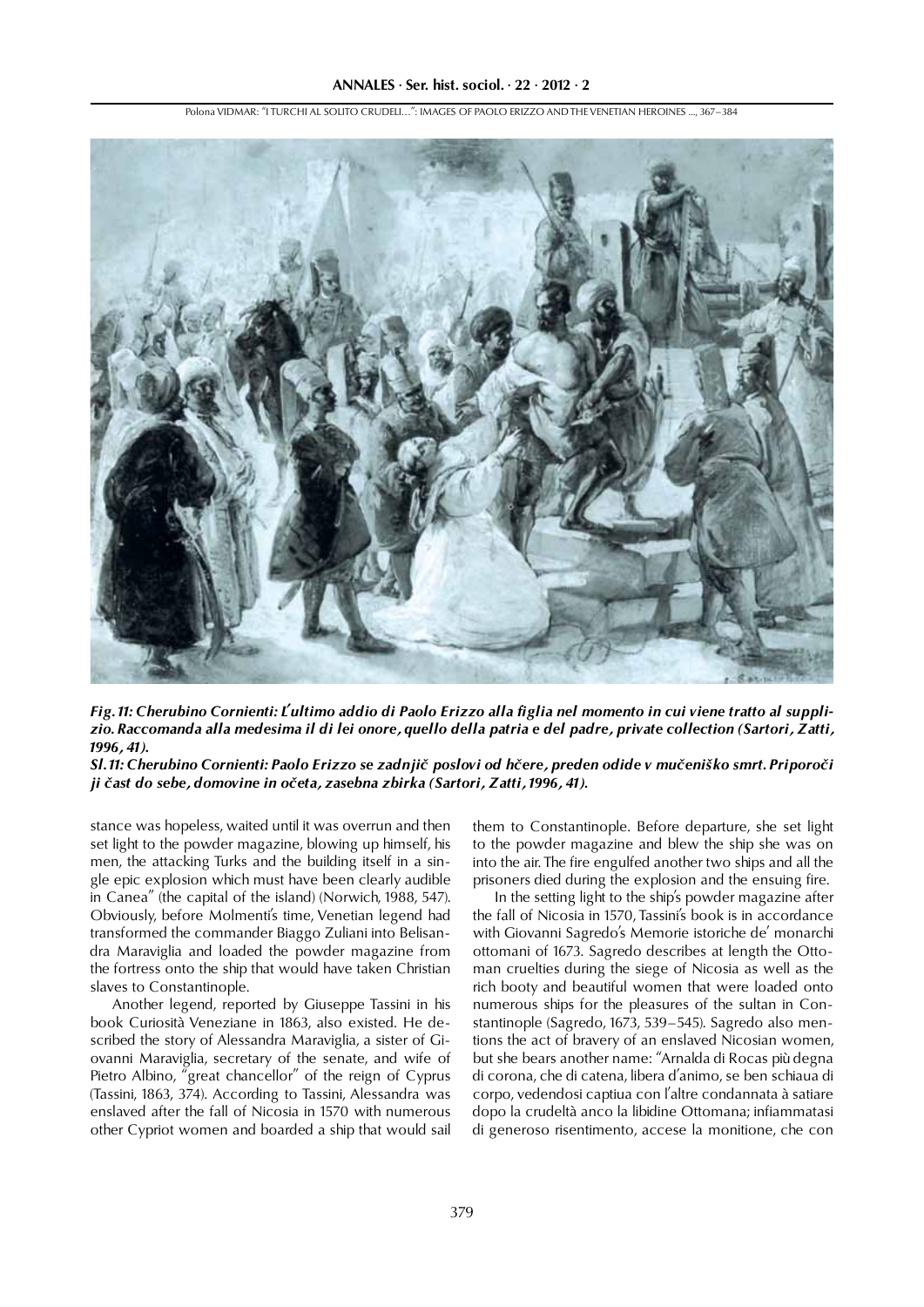

*Fig. 12: Gilles Rousselet and Abraham Bosse after Claude Vignon: Cypriot lady (Le Moyne, 1647, 326). Fig. 12: Gilles Rousselet in Abraham Bosse po Claudeu Vignonu: Ciprska dama (Le Moyne, 1647, 326).*

ardore più vorace de'Turchi, la Naue con tutto il bottino incenerì. Diè fuoco al Rogo dell'estinta Patria per rinascere qual Fenice alla Gloria del cielo..." (Sagredo, 1673, 545) The virtuous Nicosian woman is also named as Arnalda di Rocas in the 1769 text On exceptional Women by Elisabetta Caminer Turra (Sama, 2003, 168). In her book, Turra classifies illustrious women according to various kinds of merits, virtues and graces, beginning with women who became famous for their love of chastity or for their conjugal loyalty. In the first instance Turra mentions Arnalda di Rocas, a young Cypriot girl, who was captured in Nicosia and put on a boat bound for Constantinople. Out of fear that she was destined for a harem, she had the courage to meet death by setting fire to the gunpowder on board. According to Turra, the "Levant saw not only this example of chastity and strength. The death of the famous Venetian maiden Erizzo was even more heroic and tragic. In

vain did Mohammed II flatter and threaten her to make her cede to his brutality. She resisted so valiantly that the tyrant killed her himself..." (Sama, 2003, 168). As Molmenti did later, Turra compared the chaste Anna Erizzo with the women who set fire to the gunpowder on board the ship, although in her version the women's name was Arnalda di Rocas and her act occurred after the fall of Nicosia in 1570. In Turra's opinion, Anna Erizzo's death was more heroic and tragic than the death of Arnalda di Rocas because it was not marred by the stain of suicide.

As for the fall of the fortress of St Theodore, the historical context of the fall of Nicosia should also be briefly mentioned. The Ottomans, under the command of Lala Mustafa Pasha, had taken Nicosia on 9 September 1570 after a siege of forty-five days. "The fall of Nicosia was a shock to the Venetians such as they had rarely known since Mehmed the Conqueror had wrested Negroponte from them a century earlier" (Setton, 1984, 995). After the fall, soldiers were allowed a three-day period of rape and plunder, followed by atrocities, such as massacres, quarterings, impalements, desecration of churches and violation of the youth of both sexes. The extent of the looting of Nicosia was unusual. "Nicosia was a rich city, generously endowed with treasures ecclesiastical and secular, western and Byzantine. It was a full week before all the gold and silver, the precious stones and enamelled reliquaries, the jewelled vestments, the velvets and brocades had been loaded on to the carts and trundled away – the richest spoils to fall into Turkish hands since the capture of Constantinople itself, well over a century before." (Norwich, 1988, 476)

A heroine who set light to a powder magazine on board a ship taking the vast Nicosia treasure and Christian slaves to Constantinople appeared in the early  $17<sup>th</sup>$  century in the 47 book of the Historia sui temporis by French statesman and historiographer Jacques Auguste de Thou (Thuanus; 1553–1617). De Thou describes briefly the heroic act of a Cypriot lady blowing up the ship boarded with many precious vestments and captured nobles ("... multa pretiosa veste, ac multis primae nobilitatis..."), that Mustapha wanted to give as a present to the sultan (De Thou, 1606, II, 598). De Thou doesn't mention the name of the lady, calling her simply a noble matron ("nobili matrona"). De Thou's writings inspired the French Jesuit Pierre Le Moyne to employ the story of the Nicosian heroine in his book La Galerie des Femmes Fortes (Le Moyne, 1647). Le Moyne quotes De Thou as his source, but expands the brief passage of the previous writer into an extensive and colourful narrative, rich in metaphors and comparisons from ancient history and the legends of the saints. The heroine appears without a name: neither as Alessandra or Belisandra Maraviglia nor as Arnalda di Rocas, but simply as a Cypriot lady ('vne Dame de Chipre') or a victorious captive ('la captive victorievse'). Pierre Le Moyne's book presents twenty virtuous women exemplifying female power and weakness as well as the limits of female ac-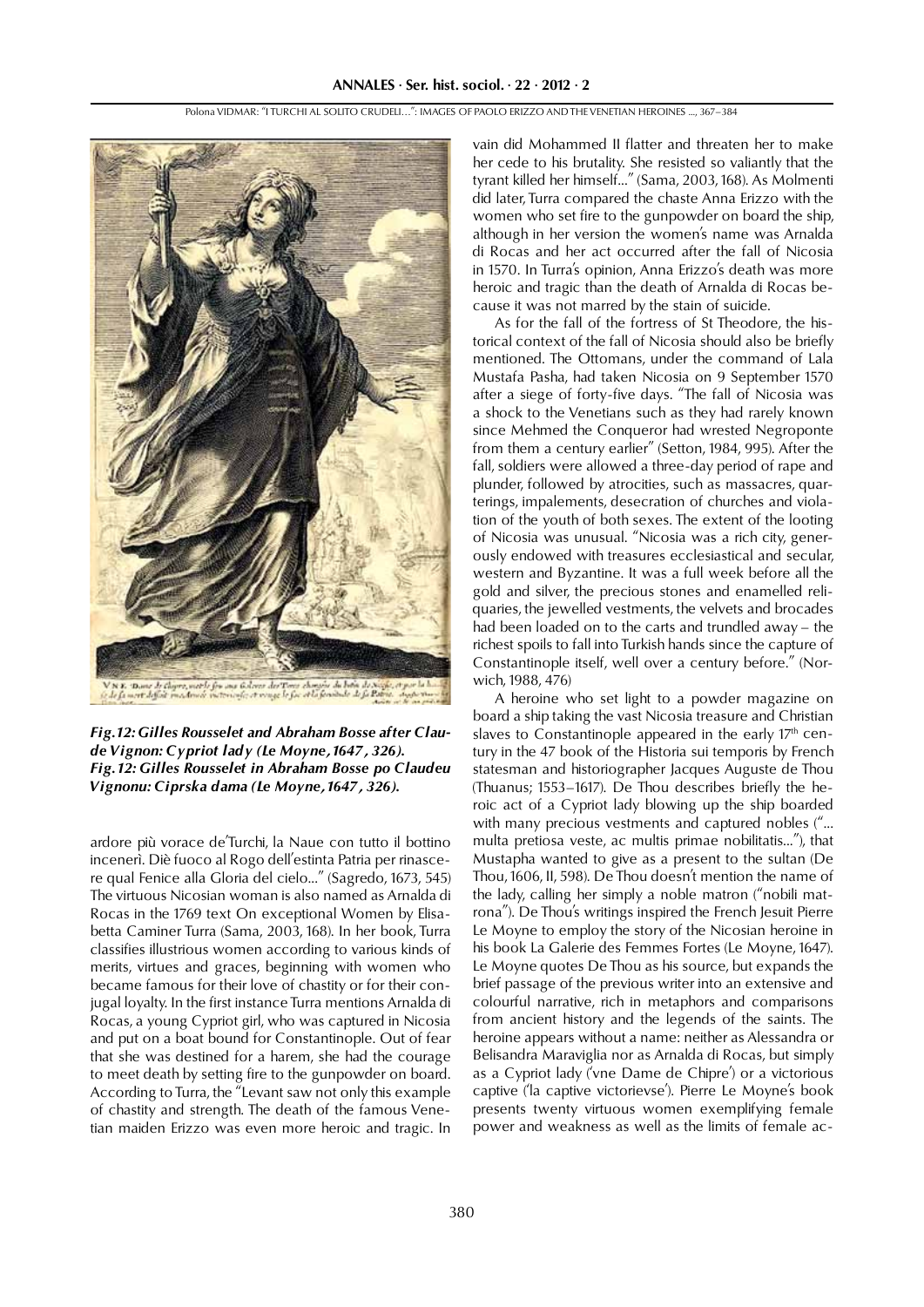tion (Baumgärtel, 1995, 173; Vidmar, 2011, 237–255). The book functions as a compendium of five heroines of four cultures: Jewish, Barbarian, Roman and Christian. Each of the twenty chapters begins with the story of the heroine followed by a sonnet and a eulogy. It continues with a 'moral reflexion', an extensive 'moral question', and a comparison with another heroine or two heroines who shared the virtue of the one selected. The story of the Cypriot lady is reported with much more detail than the later descriptions by Sagredo, Turra, Molmenti and Tassini. Le Moyne describes extensively how the Cypriot lady, accompanied by an angel and inspired by God, secretly followed the guard into the powder magazine and set alight a barrel of gunpowder. Le Moyne tries to convince the reader of the joy of the four hundred liberated innocent souls, who rose with the fire and smoke from that grand 'holocaust' and applauded their 'Liberatrice' during their ascent (Le Moyne, 1947, 330). He was also well-informed about the extensive booty captured in Nicosia and, probably also from De Thou, knew the name of the Ottoman commander Mustafa (actually Lala Mustafa Pasha), whom he accused of vanity and avarice. According to Le Moyne, the luxurious booty was gathered on the ships along with Christian slaves by Mustafa himself, who wanted to send them as present to Sultan Selim and his sultanas as sign of his victory and personal wealth (Le Moyne, 1647, 331). As a comparison to the tale of the Cypriot lady, Le Moyne describes the story of the chaste Venetian girl – the daughter of Paolo Erizzo. She triumphs over 'Mahomet & du Serrail' during the fall of Negroponte like the Cypriot lady triumphed over 'Mustafa & de la Porte' during the fall of Nicosia (Le Moyne, 1647, 342).

## **BELISANDRA / ALESSANDRA MARAVIGLIA RESPECTIVELY ARE SERVED AT ROCK STATISTIC STATISTIC STATISTIC STATISTIC STATISTIC STATISTIC STATISTIC STATISTIC VISUAL ARTS**

Le Moyne's book is illustrated with a frontispiece and twenty copper engravings with etched background scenes depicting the heroines. The engravings with heroines were executed by Abraham Bosse and Gilles Rousselet after the inventions of Claude Vignon (Pacht Bassani, 1992, 437–447; Baumgärtel, 1995, 170; Lothe, 2008). The heroines are depicted prominently, occupying the foreground; while the scenes of their heroic acts are depicted on a much smaller scale in the background. Each depiction carries an inscription with a short description of the virtuous act. On page 326 of Le Moyne's book we find "Vne Dame de Chipre, met le feu aux Galeres des Turcs chargées du butin de Nicosie, et par la hardiesse de sa mort deffuit vne Armée victorieuse; et venge le sac et la seruitude de sa Patrie." The Cypriot lady is depicted with a burning torch in her right hand and broken chains on her left wrist. In the background, on the right-hand side, are the fortified walls of Nicosia and the burning ships in its harbour. Lala Mustafa Pasha and his soldiers as well as the



*Fig. 13: Franz Steinpichler (?): The Cypriot lady, Ptuj Regional Museum (Vidmar, 2005, 99). Sl. 13: Franz Steinpichler (?): Ciprska dama, Pokrajinski muzej Ptuj (Vidmar, 2005, 99).*

parents of the enslaved Christians have gathered to observe the burning ships. We can assume that no previous depictions of the Cypriot lady existed that Claude Vignon could have used as his iconographic source; therefore, he had to invent her image. His composition features a beautiful young lady with long curly hair, dressed her in a kind of oriental attire and adorned her with pearls and jewels. To indicate her heroism through visual means, Vignon uses the well-known image of ancient Victory Goddesses. In the place of wings, the Cypriot lady has slightly raised arms encased in wide sleeves. With her Victory like appearance, her energetic walk and confidently raised eyes, the depicted lady is an excellent illustration of Le Moyne's "the victorious captive".

According to Pierre-Jean Mariette, who wrote his memoirs around 1740–1770, the series of twenty engravings of virtuous women by Rousselet and Bosse was very successful and the paintings based on them could be found in more than one castle (Chennevières, Montaiglon, 1858–1859, 57). Unfortunately, during my researches of French paintings based on the series of virtuous women, no (preserved) depiction of the Cypriot lady was to be found. Patrick Ramade mentions her depiction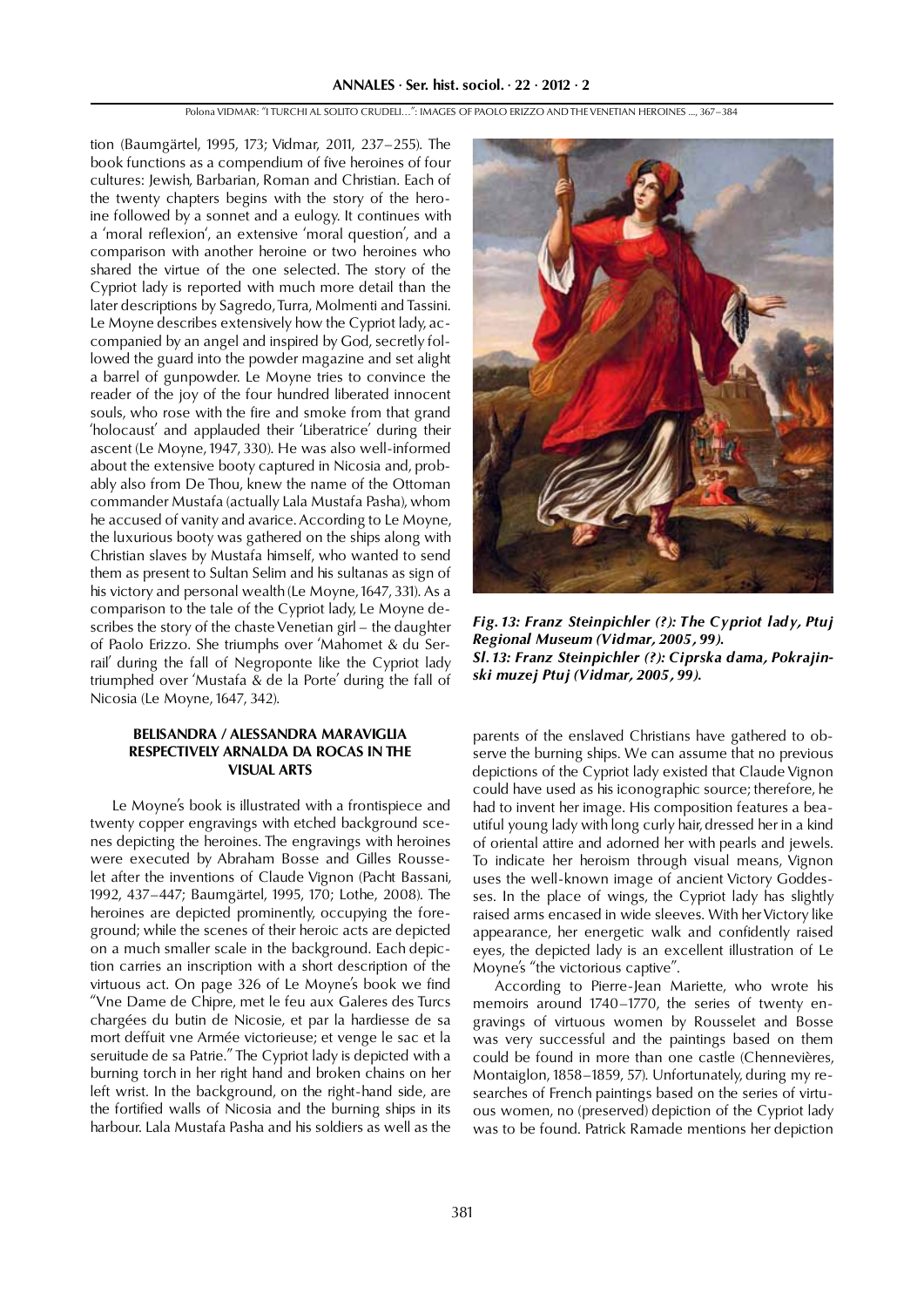in half-figure in a medallion on a goblet by Jacques II Laudin, the enamel painter working in Limoges, of which all trace was lost after it was sold at Adda sale in Palais Galliéra in Paris on 30<sup>th</sup> November 1965, item 161 (Ramade, 1980, 21, 26).

The search for paintings in Central Europe proved more successful. The paintings based on the series of virtuous women appear in the following castles: Český Krumlov in the Czech Republic with eleven preserved easel paintings; Červený Kameň in Slovakia with a fresco; and Vurberk in Slovenia with two well-preserved easel paintings (Vidmar, 2011). The only depiction of the Cypriot lady is preserved in Slovenia and is attributed to the painter Franz Steinpichler, who had a workshop in Graz, Austria. The painting  $(186.5 \times 149 \text{ cm})$  is part of a large series of almost one hundred preserved paintings, supposedly commissioned by Christina Crescencia Countess of Herberstein (1658–1737), who owned Vurberk Castle from 1677 until 1737 with her husband Alexander Count Leslie  $(2-1683)$  (Vidmar, 2005). It is not the only painting from Vurberk connected with the Ottomans, since the preserved series contains another 47 paintings with Ottoman motives, the so-called turqueries (Ciglenečki, 1999). We cannot be sure if the commissioner of the painting possessed the whole book of Pierre Le Moyne or only the engravings of virtuous women, since it is possible that the series was also distributed as separate leaves, independent of the book (Join-Lambert, Préaud, 2004, 243). Consequently, doubt remains as to whether the commissioner was acquainted with the whole heroic story of the Cypriot lady as narrated by Pierre Le Moyne or only with the shorter version of the engraving inscription quoted above. Even in that case, however, we can state that a commissioner in Styria wilfully decided to have a depiction of a Cypriot lady who set fire to Ottoman ships in Nicosia in her/his castle. The Venetian legend of the Nicosian heroine reached today's North-East Slovenia not from Venice but indirectly through the writings of the

French historiographer Jacques De Thou and the illustrated book by Pierre Le Moyne. Contrary to the legendary death of the Cypriot lady in the explosion of the ship, it can be noted as a curiosum that the Count of Leslie, the presumed commissioner of the painting, lost his life when an Ottoman mine exploded during the siege of Vienna on the 8th August 1683.

# **CONCLUSION**

The heroic story of Paolo Erizzo and his daughter Anna appears rarely in Venetian painting and graphics from the  $16<sup>th</sup>$  to the 19<sup>th</sup> century, except in those with an auto-celebrative purpose. Works on this theme were deemed suitable for the promotion of private commissioners – the Erizzo family – and public commissioners – the Venetian Republic. The historical content of these pieces, based on the heroic defence of the Venetian town Chalcis by Paolo Erizzo, was developed simultaneously in Venetian legend and historiographic books, such as Giovanni Segredo's *Memorie istoriche de Monarchi ottomani*, to the extent that the existence of Anna Erizzo came to seem entirely factual and the martyrdom of Paolo Erizzo a historically certain event. Both of them, the courageous defender who was sawn in half by the Ottomans, and the young and beautiful heroine who chose death rather than become a slave in the harem of Sultan Mehmed II, became *exempla virtutis* and were treated like Christian martyrs in Venetian iconography. The legend of Belisandra Maraviglia / Alessandra Maraviglia / Arnalda di Rocas was also not a common topic in the visual arts, but by means of the illustrated book by the Jesuit Pierre Le Moyne, who chose the brave Nicosian lady as one of the twenty most virtuous women of four religions, the legendary Venetian legendary figure came to be depicted even as far as north-eastern Slovenia. In this case, it was images of ancient Victories that provided the basis for her depiction rather than images of Christian saints.

## "I TURCHI AL SOLITO CRUDELI…" – PODOBE PAOLA ERIZZA IN BENEŠKIH JUNAKINJ ANNE ERIZZO IN BELISANDRE MARAVIGLIA V HISTORIOGRAFIJI IN LIKOVNI UMETNOSTI

*Polona VIDMAR*

Univerza v Mariboru, Filozofska fakulteta, Koroška cesta 160, 2000 Maribor, Slovenija e-mail: polona.vidmar@um.si

### *POVZETEK*

*Junaški zgodbi branitelja beneškega mesta Negroponte na otoku Evboja med osmanskim obleganjem leta 1470 in njegove legendarne hčere Anne nista bili pogosta tema v likovni umetnosti, vendar ju zasledimo v beneškem slikarstvu in grafiki od 17. do 19. stoletja. Upodobitve junaštva Paola Erizza in njegove mučeniške smrti, ki se v historiografskih delih pojavlja od druge polovice 16. stoletja, so naročali člani rodbine Erizzo z namenom samopoveličevanja rodbine, po navedbah v literaturi pa naj bi bila njegova zgodba upodobljena tudi na stropu Dvorane*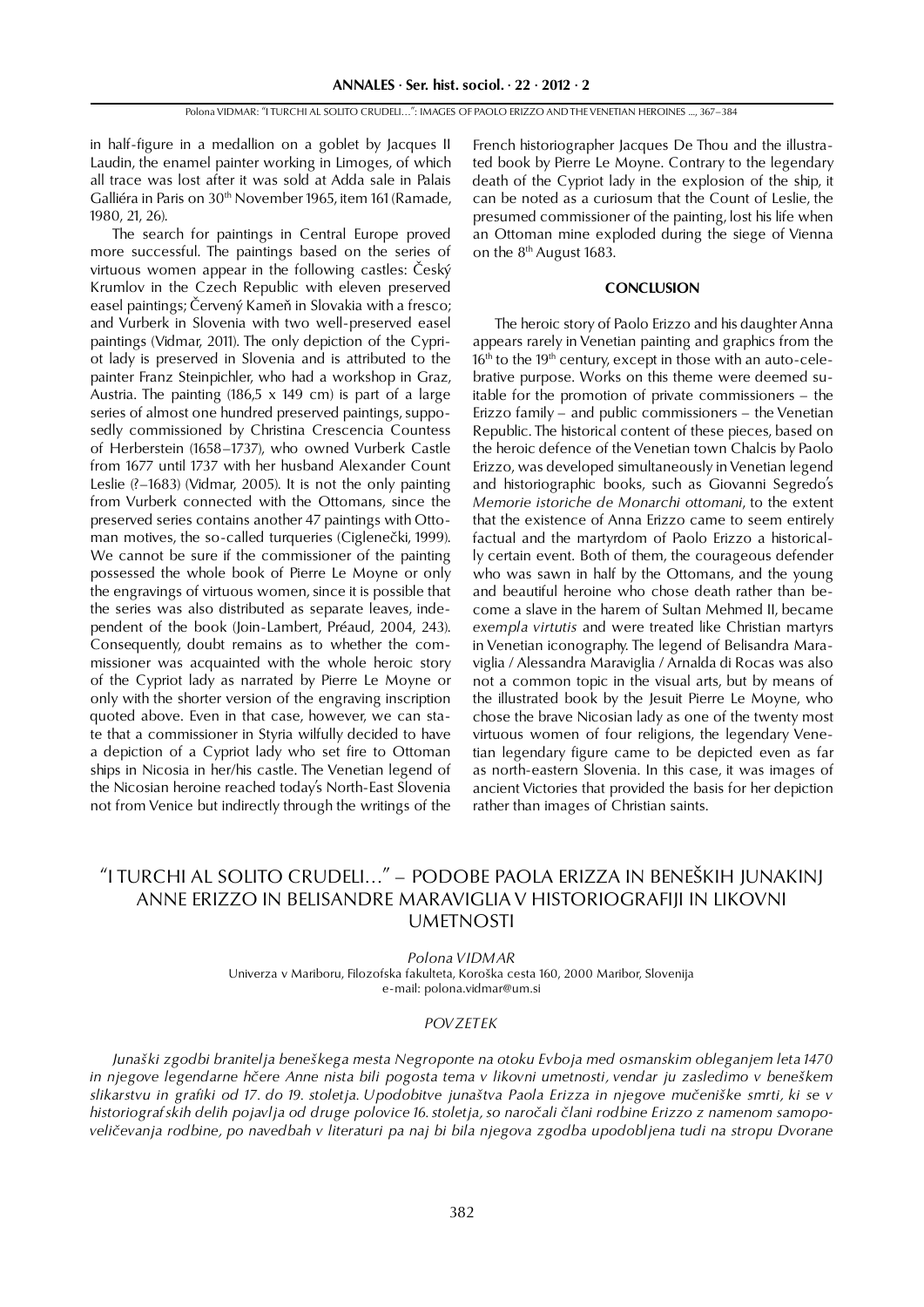*Velikega sveta v doževi palači med slikami, ki so poveličevale uspehe Beneške republike. V prispevku so te navedbe popravljene, razloženi pa so tudi vzroki, ki so pripeljali do napačne identifikacije slike v doževi palači, ki pravzaprav upodablja Armaria Albana in je delo Francesca Montemezzana. V prispevku je problematiziran odnos med besedilom in podobo, pri čemer je izpostavljeno, da so likovni umetniki upodabljali navedbe iz hagiografskih del (Francesco Sansovino, Giovanni Sagredo etc.), v katerih so zgodovinske okoliščine preinterpretirane in dopolnjene z beneškimi legendami. Likovni umetniki so pri upodobitvah Paola, ki naj bi ga Osmani prežagali na dvoje, ter mlade in lepe Anne, ki je raje izbrala smrt, kakor da bi izgubila nedolžnost in postala sužnja v haremu sultana Mehmeda II., izhajali iz svetniških upodobitev. Kot likovni vir za oba beneška exempla virtutis so se jim zdele najbolj primerne upodobitve mučeniških smrti krščanskih svetnikov, kar je pri Paolovih upodobitvah posledica napačno ali namerno napačno razumljene Montemezzanove slike v doževi palači. V prispevku so navedeni tudi redki primeri upodobitev iz 19. stoletja, v katerih niso več v ospredju pro-krščanski in anti-osmanski motivi v kontekstu beneško-osmanskih konfliktov zgodnjega novega veka, pač pa pridejo do izraza vplivi iz sočasnih dramskih in opernih uprizoritev. Med prvimi je junaško dejanje Anne Erizzo dramatiziral koprski grof Stefano Carli v tragediji La Erizia (1763); pomembno temo iz domače zgodovine mu je predlagal brat Gian Rinaldo.* 

*V drugem delu prispevka je obravnavana zgodba Belisandre Maraviglia / Alessandre Maraviglia / Rinalde di Rocas, ki naj bi jo Osmani zajeli med obleganjem beneškega mesta Nikozija na Cipru leta 1570. Potem ko naj bi jo z drugimi kristjani in bogatim bojnim plenom vkrcali na ladje in poslali kot darilo sultanu Selimu II. v Konstantinopel, je po legendah in navedbah v historiografskih delih zanetila skladišče smodnika na ladji in z epsko eksplozijo osvobodila krščanske duše suženjstva ter preprečila lakomne namene osmanskega poveljnika Mustafe, da bi se z bogatim darilom prikupil sultanu. Dejanje je v beneški literaturi sčasoma preraslo v simbol herojskega patriotizma, že v začetku 17. stoletja pa ga je opisal francoski državnik in historiograf Jacques Auguste De Thou. Iz njegove knjige ga je prevzel jezuit Pierre Le Moyne in ciprsko damo leta 1647 vključil v svoj kompendij dvajsetih krepostnih in močnih žensk. Prispevek tudi v primeru Belisandre Maraviglia analizira odnos med Le Moynovim besedilom in podobo junakinje, ki jo je za ilustracijo knjige pripravil Claude Vignon. Vignon se v svoji invenciji ni oprl na svetniške podobe, pač pa je junakinjo upodobil na način, ki naj spodbudi gledalčeve asociacije na antične boginje Zmage. Bakrorezi iz Le Moynove knjige so bili uporabljeni kot likovni vir za slikarska dela v Franciji, na Češkem in v Sloveniji, vendar je upodobitev beneške junakinje ohranjena le z gradu Vurberk v severovzhodni Sloveniji.*

**Ključne besede:** Paolo Erizzo, Anna Erizzo, Belisandra Maraviglia, Andrea Celesti, Claude Vignon, Pierre Le Moyne, krepostni junaki, baročno slikarstvo, beneško slikarstvo

#### BIBLIOGRAPHY

**Alderson, A. D. (1956):** The Structure of the Ottoman Dynasty. Oxford, Clarendon Press.

**Baumgärtel, B. (1995):** Pierre Le Moyne, La Galerie des Femmes Fortes, Paris A. de Sommaville 1947. In: Baumgärtel, B., Neysters, S. (eds.): Die Galerie der starken Frauen, Regentinnen, Salondamen. München - Berlin, Klinkhardt & Biermann, 170–174.

**Bettinelli, G. (1780):** Dizionario storico-portatile di tutte le venete patrizie famiglie. Venezia, Giuseppe Bettinelli.

**Bordignon Favero, E. (1988):** Palazzo Erizzo alla Maddalena in Venezia, Arte e storia, Accademia Patavina di Scienze Lettere ed Arti, Collana accademica, 9. Padova, Erredicì.

**Bossaglia, R. (1994):** Tranquilo Cremona. Catalogo ragionato. Milano, Federico Motta.

**Carli, S. (1765):** La Erizia. Tragedia nuova del conte Stefano Carli. Dedicata alli Signori De Voltaire, e Rousseau. Venezia.

**Chalcondyla, L. (1556):** De origine et rebus gestis Turcorum libri decem… Basileae, Ioannes Oporinus.

**Chennevières, Ph., Montaiglon, A. (1858–1859):** Abecedario de P.-J. Mariette et autres notes inédites de cet amateur sur les arts et les artistes, vol. V. Paris, Dumoulin.

**Ciglenečki, M. (1999):** Vurberške slike iz 17. stoletja v ptujskem muzeju. In: Jaki, B. (ed.): Razprave iz evropske umetnosti. Za Ksenijo Rozman. Ljubljana, Narodna galerija, 57–86.

**Concina, E. (2006):** Venezia e Istanbul. Incontri, confronti e scambi. Udine, Forum.

**De Thou, J.A. (1606):** Historiarvm sui temporis, vol. II. Parisiis, Ambrosius et Hieronymus Drovart.

**Dumler, H. (2001):** Venedig und die Dogen. Darmstadt, Wissenschaftliche Buchgesellschaft.

**Filippi, G. G. (2005):** Mehmed II Al-Fātih e la Battaglia di Negroponte. In: Girardi, M. (ed.): Maometto Secondo, La Fenice prima dell'Opera 2004–2005, 4. Venezia, Edizioni del Teatro La Fenice di Venezia, 51–66.

**Fossaluzza, G. (2008):** Da Andrea Celesti ad Antonio Arrigoni: disegni, precisazioni e proposte. Radovi instituta za povijest umjetnosti, 32. Zagreb, 167–224.

**Gambara, F. (1832):** Anna Erizzo, tragedia. Brescia, Gio. Giuseppe Simoncelli.